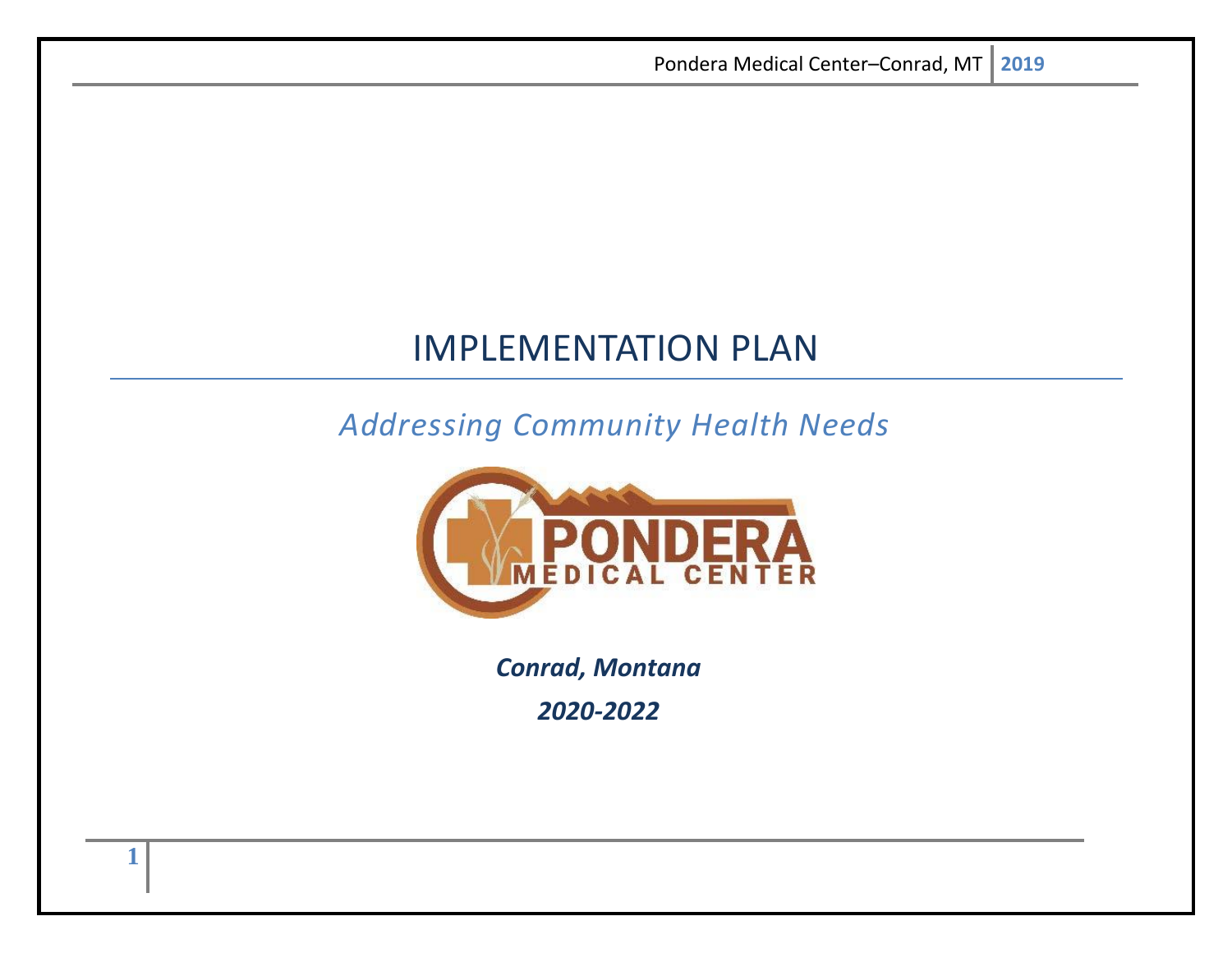## **Table of Contents**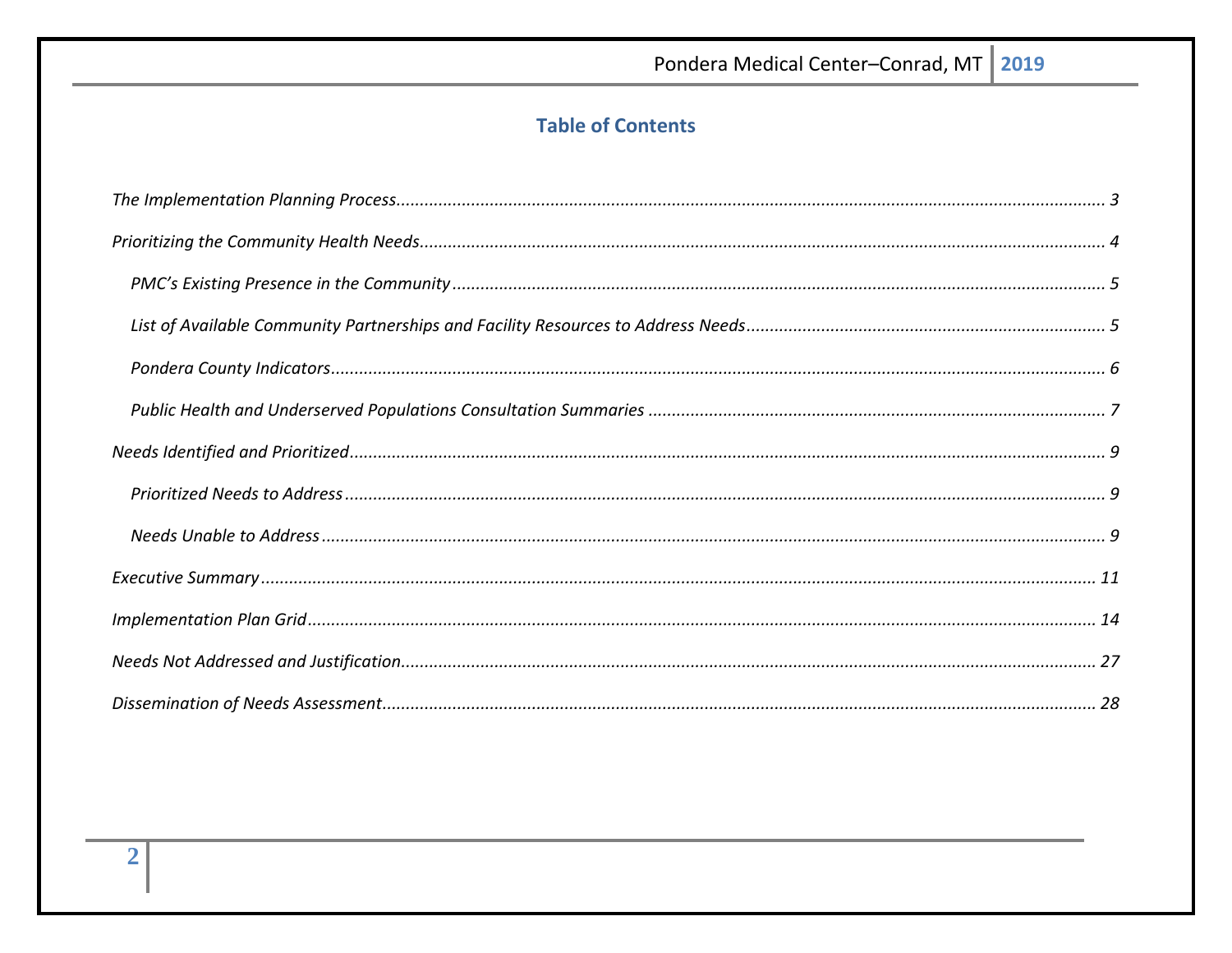## **The Implementation Planning Process**

<span id="page-2-0"></span>The implementation planning committee – comprised of Pondera Medical Center (PMC) leadership team– participated in an implementation planning process to systematically and thoughtfully respond to all issues and opportunities identified through their community health needs assessment (CHNA) process.

The CHSD community health needs assessment was performed in the Fall of 2019 to determine the most important health needs and opportunities for Pondera County, Montana. "Needs" were identified as the top issues or opportunities rated by respondents during the CHSD survey process or during focus groups (see page 10 for a list of "Needs Identified and Prioritized"). For more information regarding the needs identified, as well as the assessment process/approach/methodology, please refer to the facility's assessment report, which is posted on the facility's website [\(https://www.ponderamedical.org/chna\)](https://www.ponderamedical.org/chna).

The community steering and implementation planning committees identified the most important health needs to be addressed by reviewing the CHNA, secondary data, community demographics, and input from representatives of the broad interest of the community, including those with public health expertise (see page 8 for additional information regarding input received from community representatives).

The implementation planning committee reviewed the priority recommendations provided by the community steering committee and determined which needs or opportunities could be addressed considering PMC's parameters of resources and limitations. The committee then prioritized the needs/opportunities using the additional parameters of the organizational vision, mission, and values, as well as existing and potential community partners. Participants then created a goal to achieve through strategies and activities, as well as the general approach to meeting the stated goal (i.e. staff member responsibilities, timeline, potential community partners, anticipated impact(s), and performance/evaluation measures).

The prioritized health needs as determined through the assessment process and which the facility will be addressing relates to the following healthcare issues:

- **Access to healthcare services**
- **Chronic care management/prevention**
- **Mental and behavioral health**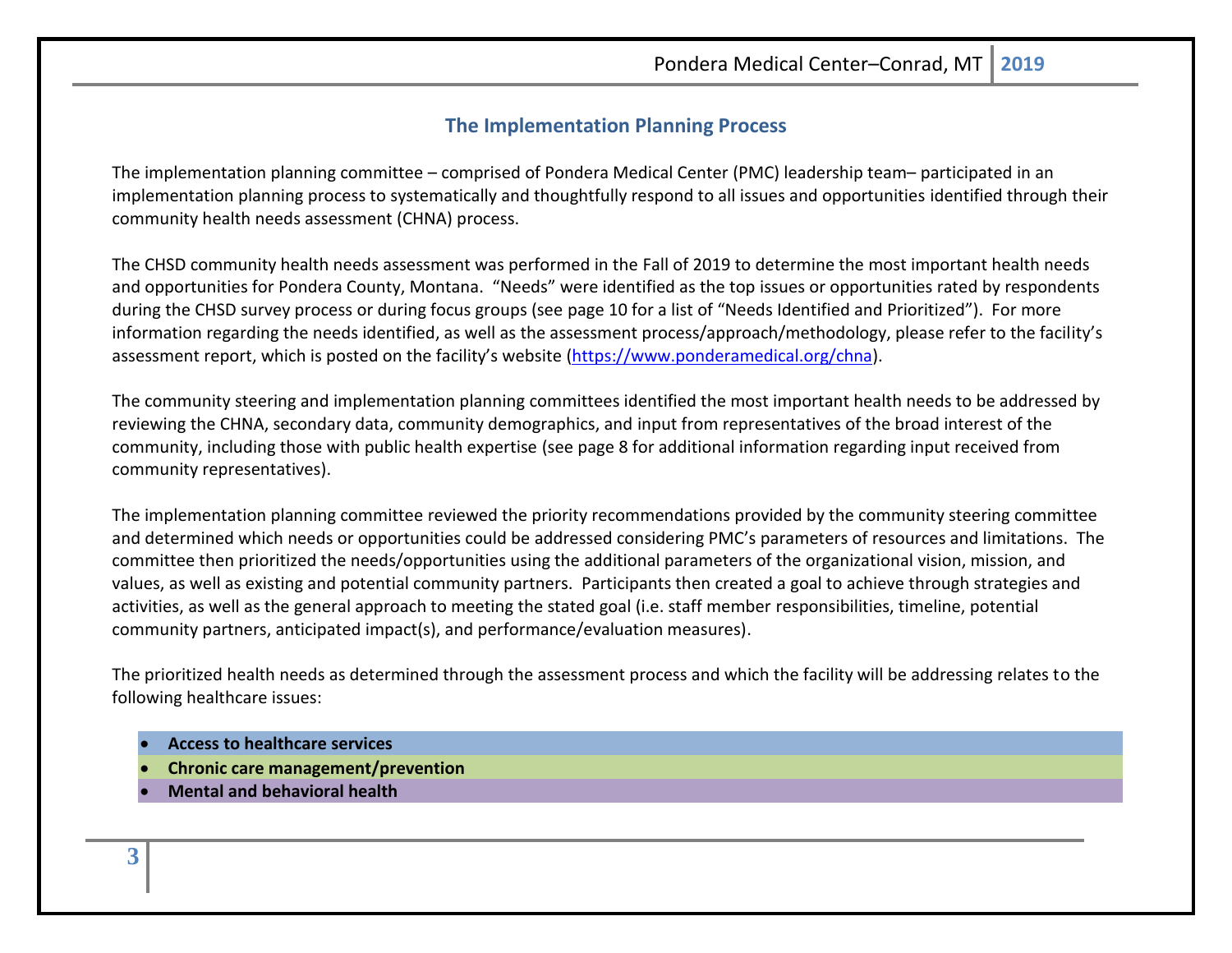In addressing the aforementioned issues, PMC seeks to:

- a) Improve access to healthcare services
- b) Enhance the health of the community
- c) Advance medical or health knowledge

**Pondera Medical Center's Mission:** Exceed the Healthcare Expectations of those we Serve Through All of Life's Stages.

**Vision:** PMC, in partnership with the community we serve, will strive to promote wellness and accessible, quality, personalized healthcare.

**Values:** PMC "CARES": **C**ommitment **A**ccountability **R**espect **E**xcellence **S**ervice

#### **Implementation Planning Committee Members:**

- <span id="page-3-0"></span>• Bill O'Leary, CEO – Pondera Medical Center (PMC)
- Casey Rasmussen, Marketing PMC
- Julia Drishinski, RN, Quality & Infection Control PMC
- Laura Erickson, RN, CNO PMC
- Cynthia Grubb, RN, Clinical Navigator/RHC Manager PMC
- Rebecca Farr, HR PMC

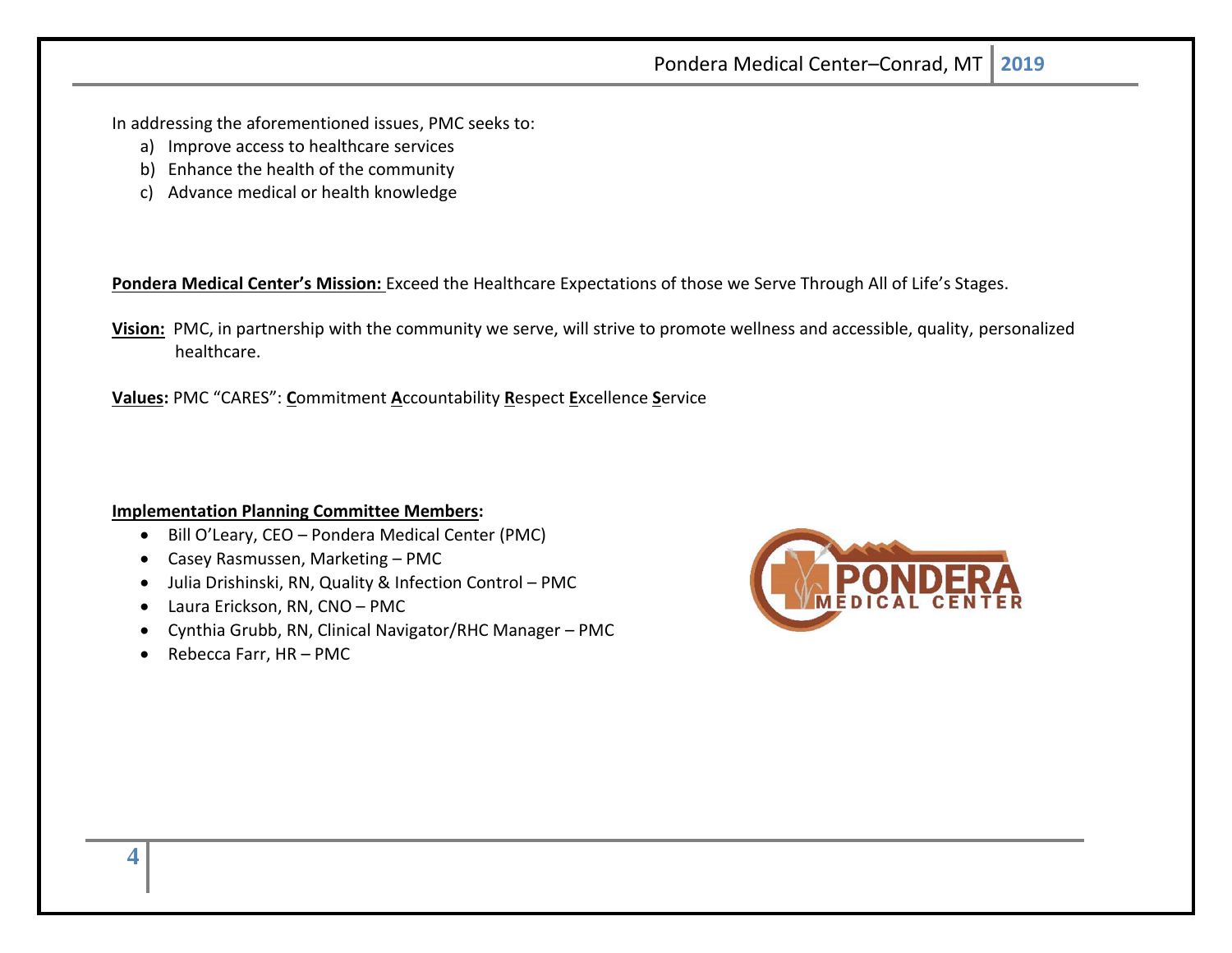## **Prioritizing the Community Health Needs**

The steering and implementation planning committees completed the following to prioritize the community health needs:

- Reviewed the facility's presence in the community (i.e. activities already being done to address community need)
- Considered organizations outside of the facility which may serve as collaborators in executing the facility's implementation plan
- Assessed the health indicators of the community through available secondary data
- Evaluated the feedback received from consultations with those representing the community's interests, including public health

#### <span id="page-4-0"></span>**PMC's Existing Presence in the Community**

- Pondera Medical Center (PMC) hosts an annual health fair in the community.
- PMC partners with the local health department in regard to tobacco cessation and DUI task force.
- Pondera Medical Center sponsors several community activities, including a Fun Run and Golf Tournament.

#### <span id="page-4-1"></span>**List of Available Community Partnerships and Facility Resources to Address Needs**

- Conrad Area Chamber of Commerce
- Beehive Homes of Conrad
- Horizon Lodge HUD
- Counseling Connections
- Options Counseling
- Sunrise Counseling
- Pondera Counseling
- Pioneer Counseling
- Center for Mental Health
- Pondera County Health Department
- Easter Seal Home Care Services
- Office of Public Assistance
- Alcoholics Anonymous
- Pondera Community Center
- Valier Senior Center
- Food Pantry
- Head Start
- Senior Surrey Conrad
- Northern Transit System/VA Visits
- Olson Drug
- Village Drug
- <span id="page-4-2"></span>• Pondera Funeral Home
- Conrad School District
- Kalispell Regional Hospital
- Benefis Health System
- Montana Department of Health and Human Services
- Montana Area Health Education Center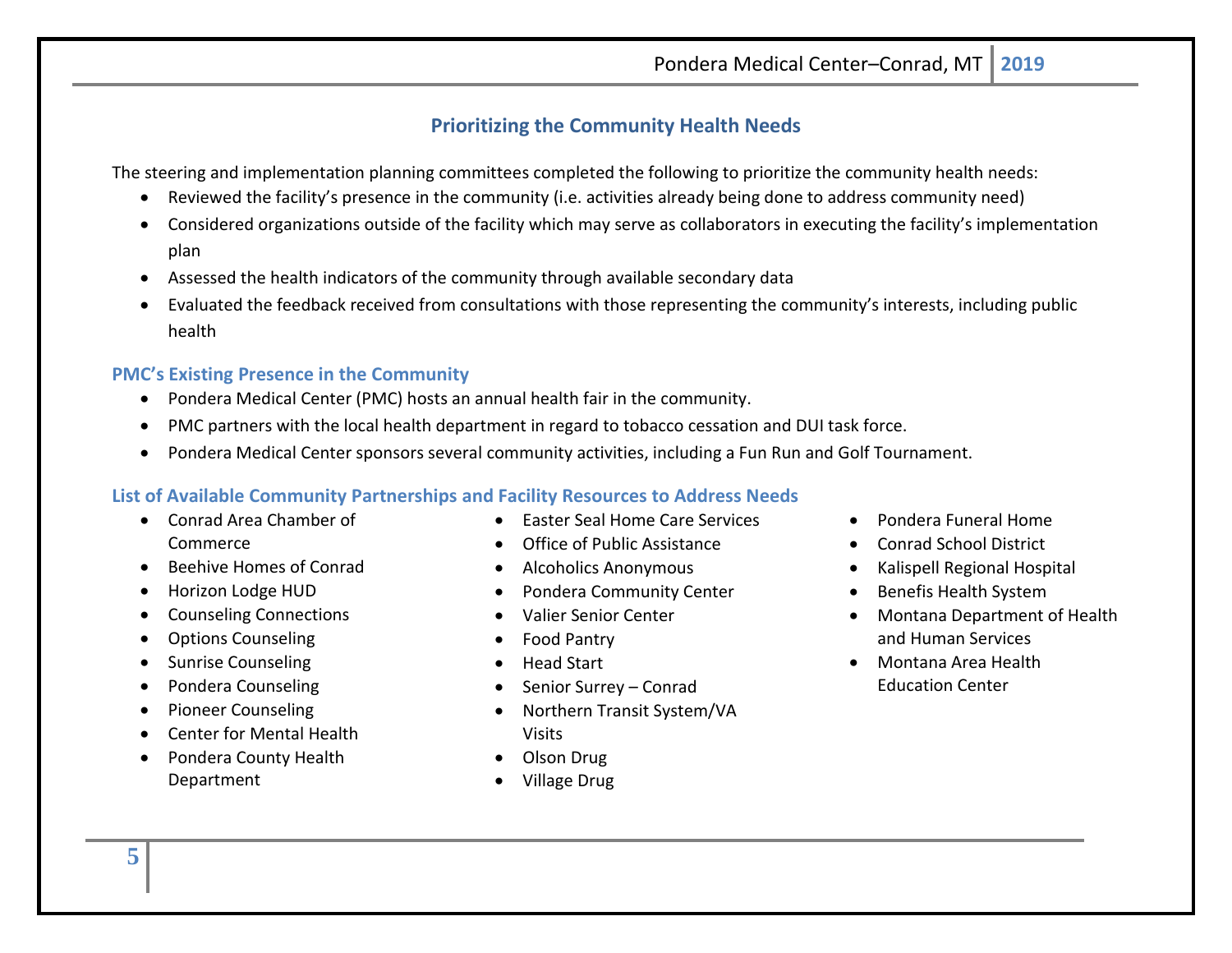#### **Pondera County Indicators**

#### Population Demographics

- 82.0% of Pondera County's population white, and 14.3% is American Indian or Alaska Native
- 22.9% of Pondera County's population has disability status
- 19.3% of Pondera County's population is 65 years and older
- 11.1% of Pondera County's population has Veteran status

#### Size of County and Remoteness

- 6,153 people in Pondera County
- 3.8 people per square mile

#### Socioeconomic Measures

- 28.6% of children live in poverty
- 19% of persons are below the federal poverty level
- 16% of adults (age<65) are uninsured; 6% of children less than age 18, are uninsured
- 12.9% of the population is enrolled in Medicaid

#### Select Health Measures

- 30% of adults are considered obese
- 22% of the adult population report physical inactivity
- 20% of the adult population report smoking
- Higher stroke rates (per 100,000 population) compared to Montana
- Montana's suicide rate (per 100,000 population) is 22.5 compared to 13.9 for the U.S.

#### <span id="page-5-0"></span>Nearest Major Hospital

• Benefis Healthcare in Great Falls, MT is 64.8 miles from Pondera Medical Center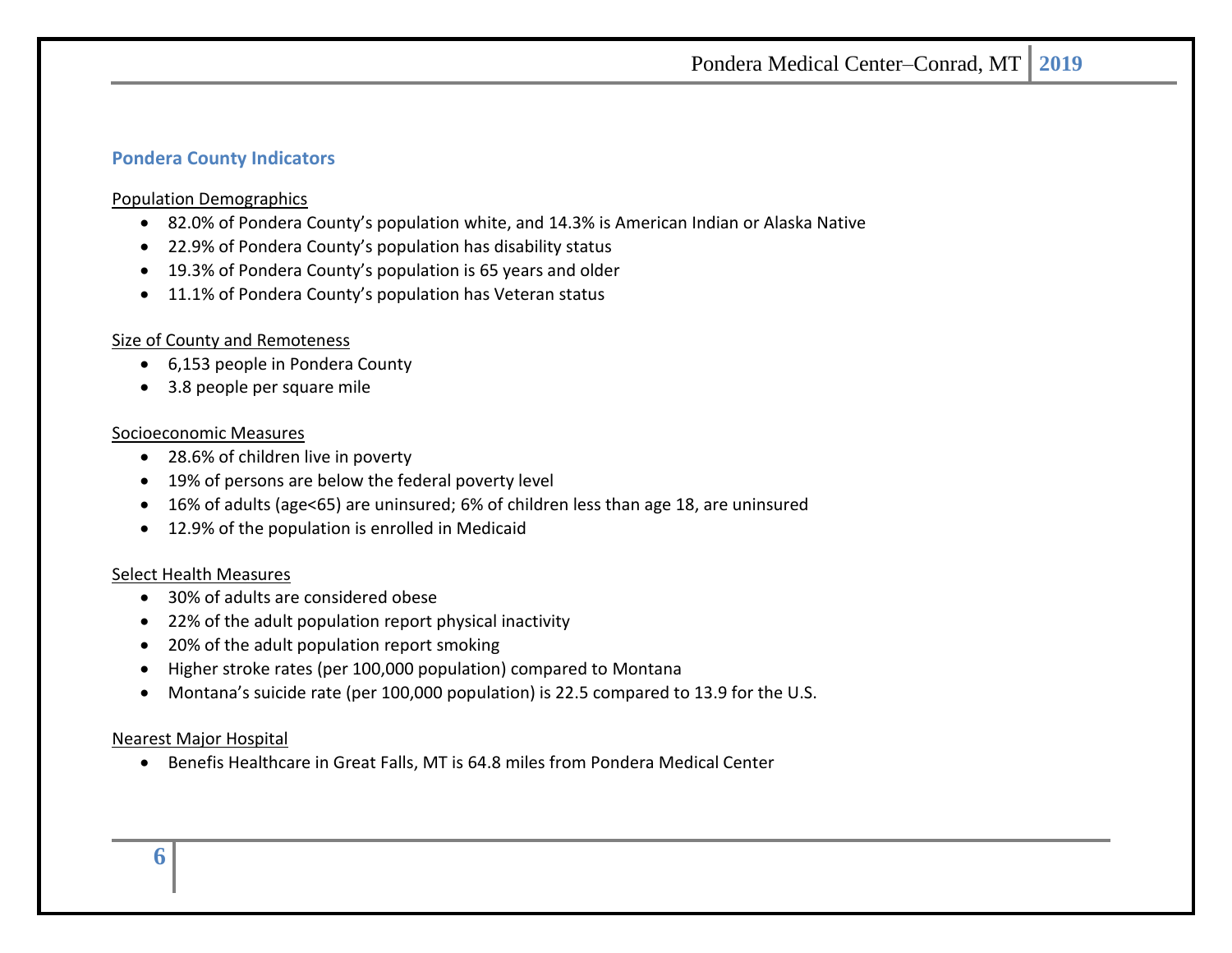## **Public Health and Underserved Populations Consultation Summaries**

#### Public Health Consultation

Steve Baliko, MA LCPC- Behavioral Health and Social Service Provider & Pondera Co. Mental Health Advisory Board; Heidi Hunsucker, FNP- Conrad Family Practice Provider; Heather Johns, FNP- Pondera Medical Center

07/15/2019

- Mental health issues and substance abuse issues are an ongoing discussion in this community.
- We're seeing gaps when people are suicidal, we are running into issues with where to hold them and sending them to Great Falls. Access to psychiatry is an issue, the hospital is working on this. There are gaps with supply and support for law enforcement.
- There is only one counselor in town. Also, with transportation to these services. There are no beds for people who are acutely suicidal.
- The community health center does a good job with advertising about smoking our rate is higher compared to the state, but I would be curious to see if it has decreased.
- I am surprised that obesity is so high for the county.
- Stroke rate for our county is really high compared to the state.
- We should add IHS and Veteran's clinic/hospital as survey options for where folks might be seeking services.

#### Underserved Population – Low-Income, Underinsured

Heidi Hunsucker, FNP- Conrad Family Practice Provider; Shannon Naylor, Insurance Agent- Leavitt Group

07/15/2019

- When determining access issues, we should add something about cost like a patient assistance program
- We should add an option like "Don't know how to apply or too confusing to apply" for those who indicate that they do not have health insurance.
- We should add something on the survey about pharmacy access. I know that cost is often a huge barrier to accessing medicine. There is not a chain pharmacy and sometimes insurance companies don't cover as well at the local pharmacies.
- We should add a survey question about affordability of prescription drugs.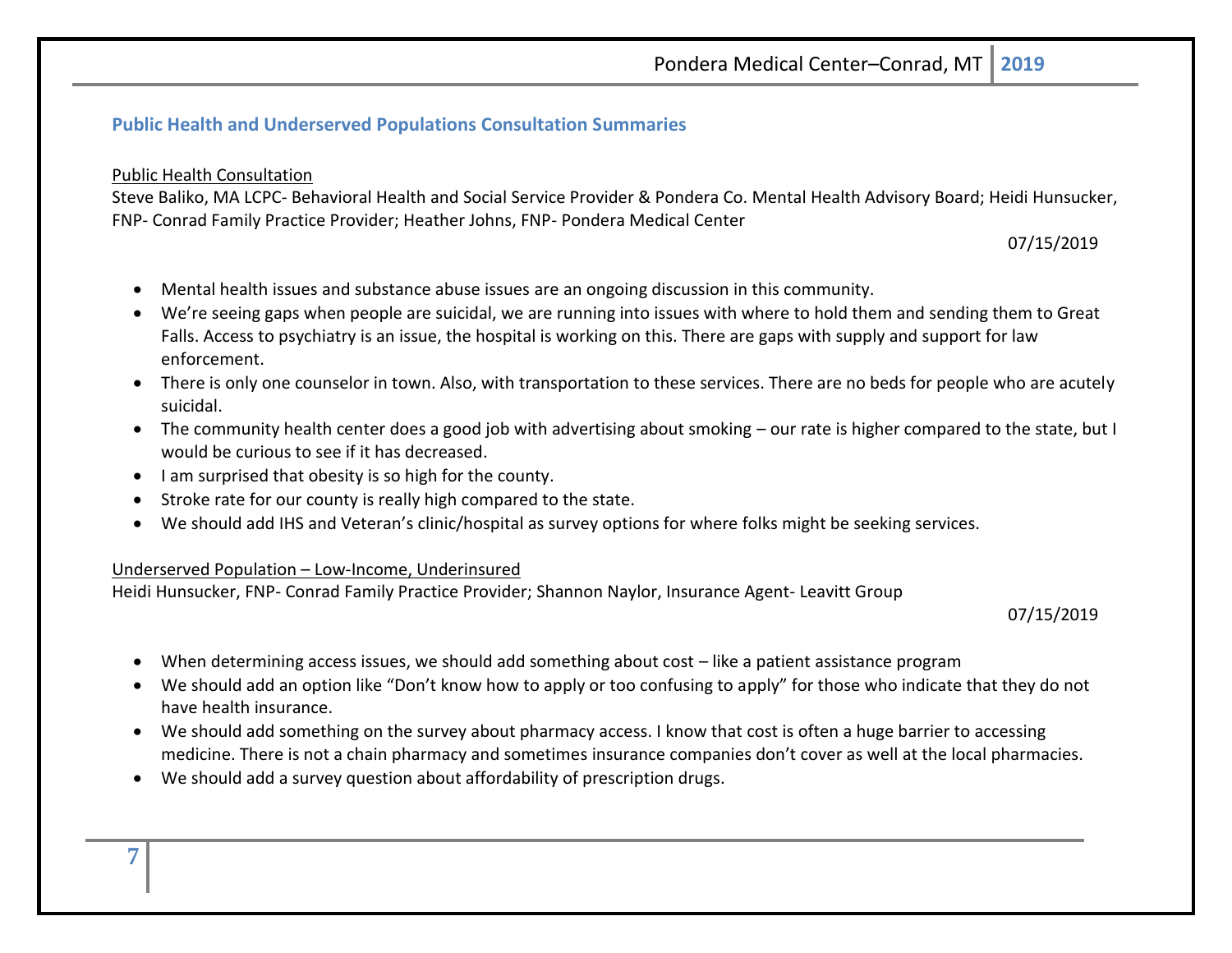|                                                                                                                                                                        | Pondera Medical Center-Conrad, MT   2019 |            |
|------------------------------------------------------------------------------------------------------------------------------------------------------------------------|------------------------------------------|------------|
| Underserved Population - Seniors<br>Heidi Hunsucker, FNP- Conrad Family Practice Provider; Heather Johns, FNP- Pondera Medical Center                                  |                                          | 07/15/2019 |
| Is home health still hard to access in this community?<br>$\bullet$<br>We have it; but it could definitely be expanded.<br>$\bullet$<br>I hear it is hard to get into. |                                          |            |

<span id="page-7-0"></span>• Would should add "denturist" to the list of specialty services utilized.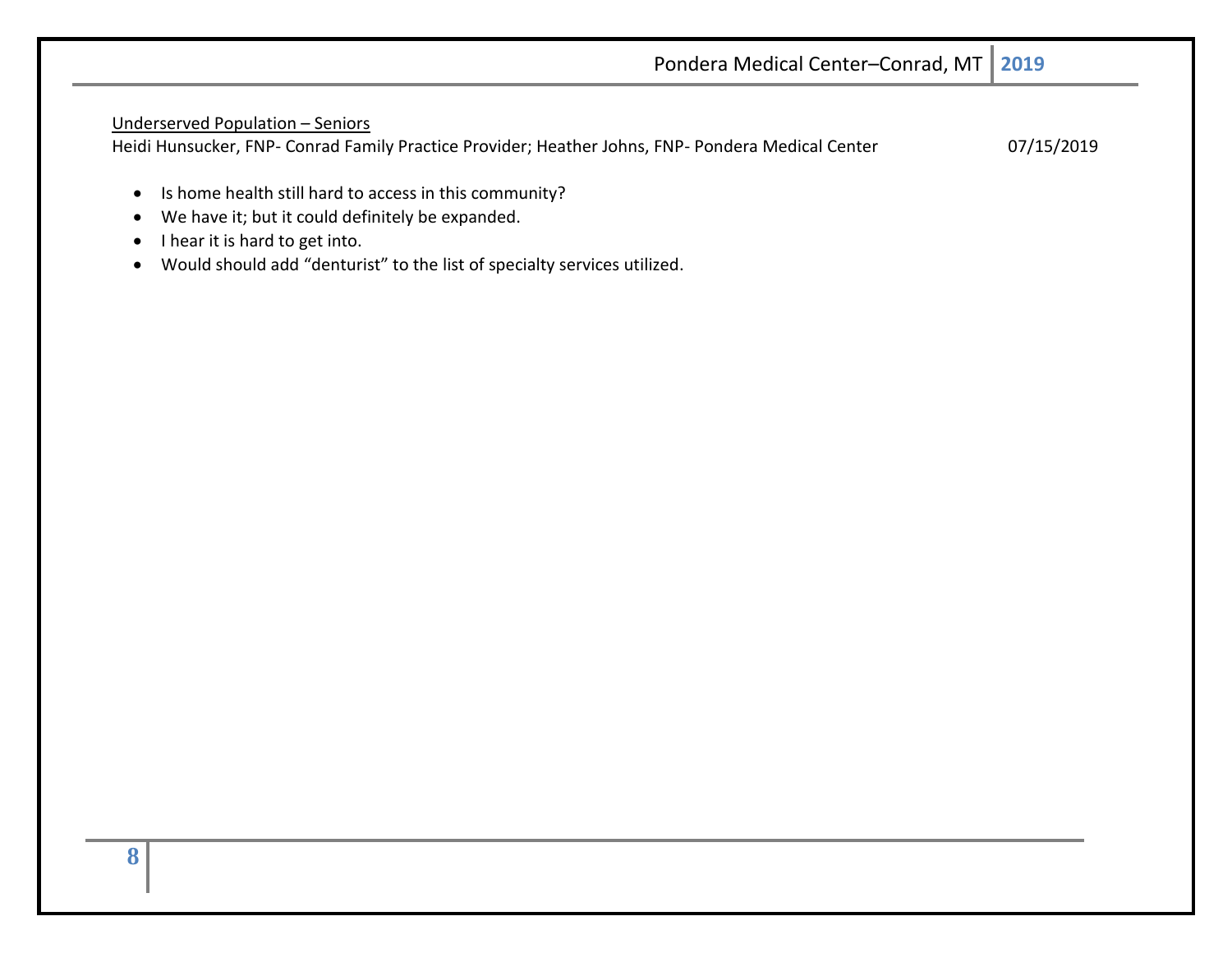## **Needs Identified and Prioritized**

#### <span id="page-8-0"></span>*Prioritized Needs to Address*

- <span id="page-8-1"></span>1. Top identified components of a healthy community were "Access to healthcare services" and "Good jobs and a healthy economy" (41% each).
- 2. Top three ways survey respondents identified to improve the community's access to healthcare were: "More primary care providers" (43.1%- significant decrease since 2014), "More information about available services" (32.3%) and "More specialists" (27.2%).
- 3. 28.8% of survey respondents indicated they, or someone in their household delayed or did not receive needed medical services in the past three years.
- 4. Top reasons for delay or not receiving needed healthcare services were: "It cost too much", "Qualified provider not available", "Could not get an appointment" and "Too long to wait for an appointment".
- 5. 26.3% of survey respondents rated their knowledge of health services available at Pondera Medical Center as "Fair" or "Poor".
- 6. Top identified desired local healthcare services were: "Dermatology", "Pain management program" and "Urology".
- 7. Focus group participants were appreciative of local services while noting a desire to reduce travel burden and opportunities to expand available services.
- 8. Focus group participants noted they felt the facility could enhance outreach about available services.
- 9. 46.6% of survey respondents indicated they were unaware or unsure of programs that help people pay for healthcare bills.
- 10. 55% of survey respondents rated their community as "Somewhat healthy"; 4.3% felt the community was "Unhealthy" or "Very unhealthy".
- 11. Top identified health concerns were: "Cancer" (51.8%), "Alcohol/substance abuse" (46.7%- significant increase since 2014), "Prescription/illegal drug use" (24.1%- significant increase since 2014), and "Overweight/obesity" (21%).
- 12. Survey respondents indicated most interest in classes or programs related to "Health and wellness", "Fitness", "Living will", "Women's health" and "Weight loss".
- 13. 11% of survey respondents indicated they have physical activity "1-2 times per month" or "No physical activity".
- 14. Secondary data analysis showed 22% of Pondera County adults reported "Physical inactivity" (higher than MT and US).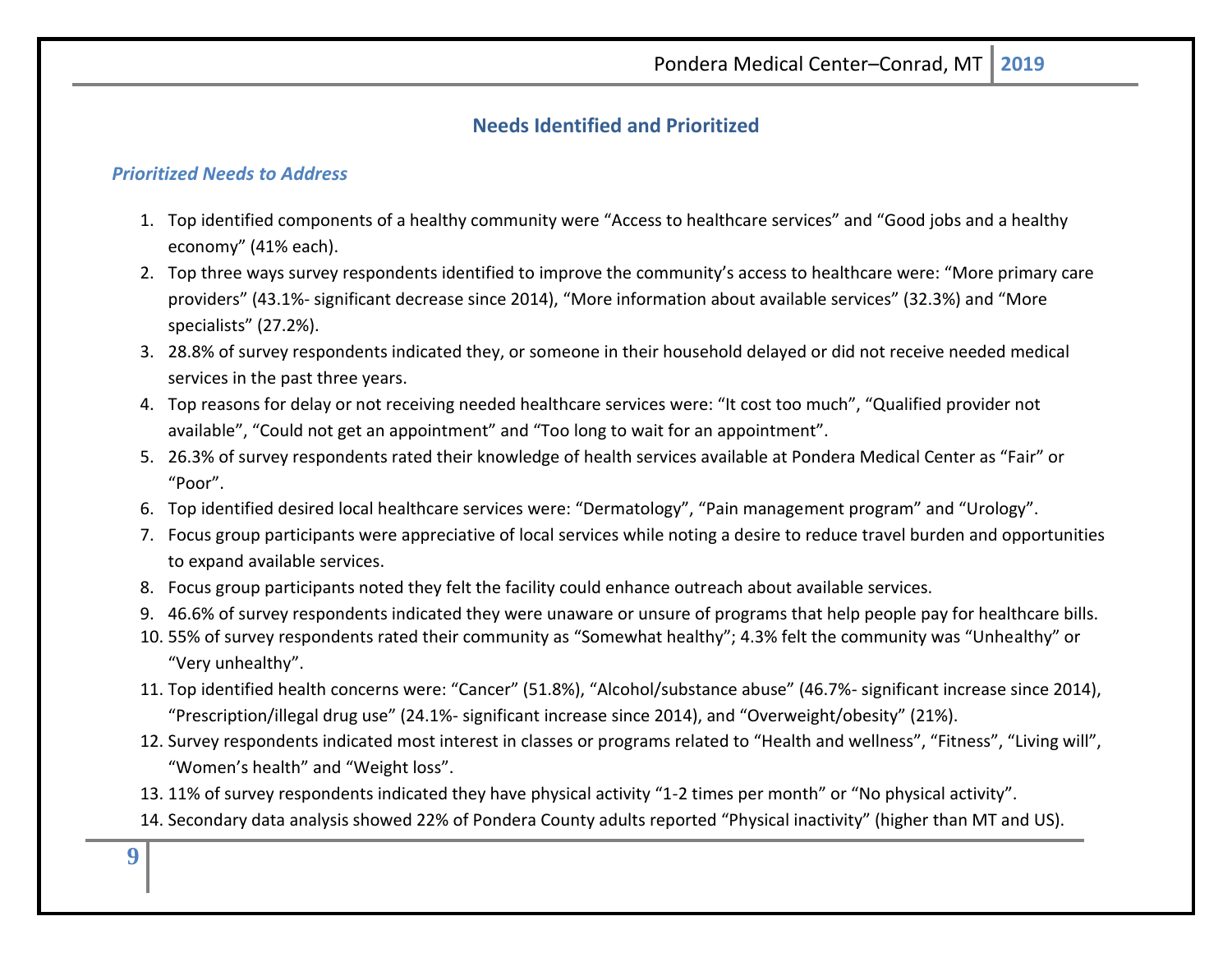- 15. Many focus group participants indicated a desire for more opportunities to be physically active and education on how to make better nutrition, and healthy lifestyle choices.
- 16. Pondera County has a higher Stroke hospitalization rate than Montana (per 100,000 population).
- 17. 41% of Montana adults living in frontier areas live with 2+ chronic conditions.
- 18. 19.8% of respondents indicated they had experienced periods of depression in the last three years.
- 19. 43% of survey respondents indicated they felt lonely or isolated in the past year; 6.8% indicated they felt lonely/isolated "Most days".
- 20. 22% of survey respondents rated their stress level in the past year as "High"; 45% indicated their stress level was "Moderate".
- 21. Focus group participants indicated significant concern related to access to mental health services. "It's a huge need in our community." "Youth and adults both seem to be at high risk for depression and suicide here."
- 22. Public Health experts indicated, "Mental health issues and substance abuse issues are an ongoing discussion in this community."
- 23. Montana has one of the highest suicide rates in the nation.

#### *Needs Unable to Address*

*(See page 30 for additional information)*

- 1. A top identified component of a healthy community was "Good Schools" (37.4%- significant increase since 2014).
- 2. 23.6% of survey respondents felt there was not adequate and affordable housing options available in the area.
- 3. 25.5% of survey respondents indicated their health insurance was "Fair" or "Poor".
- <span id="page-9-0"></span>4. Focus group participants shared concerns related to understaffed local ambulance services.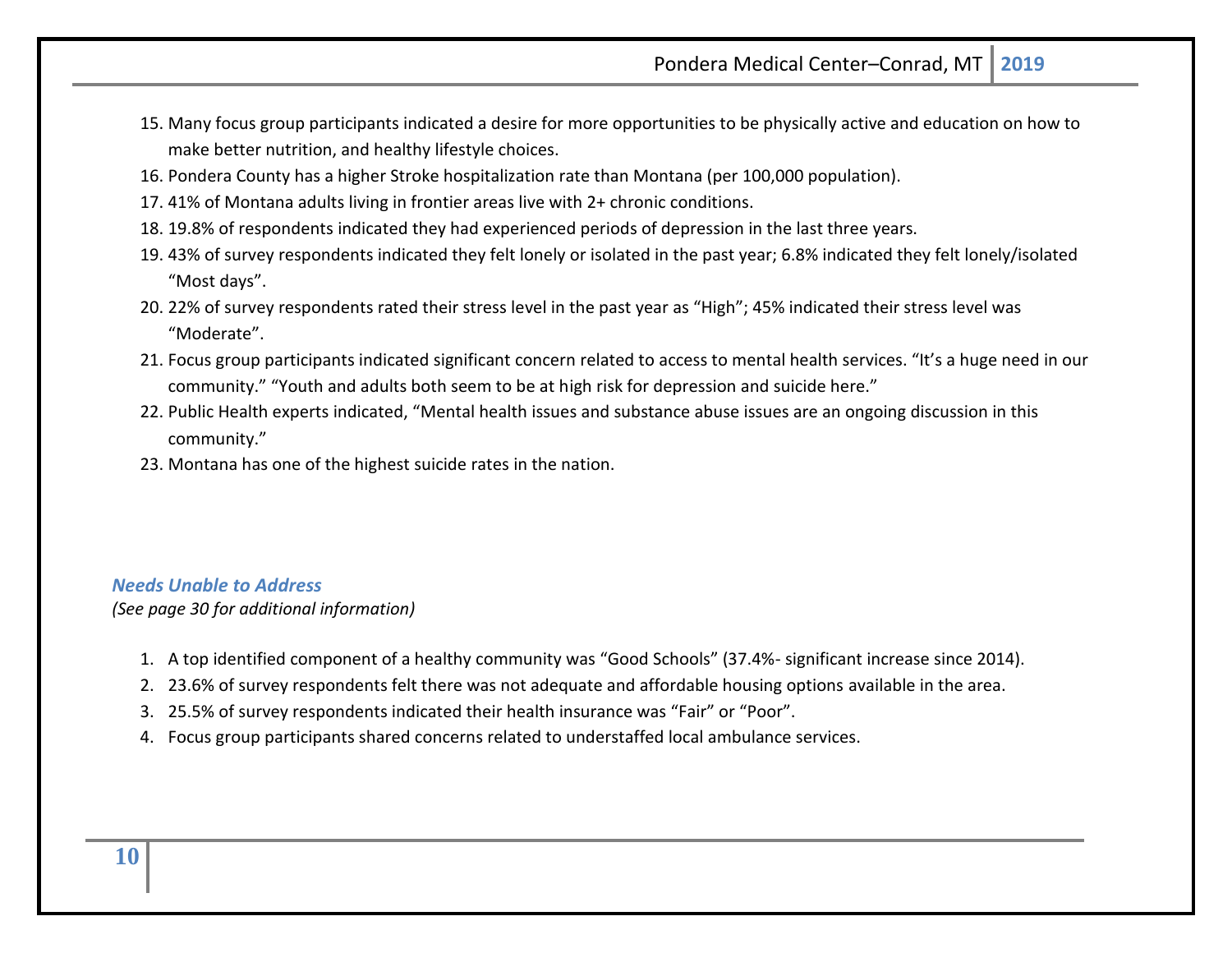## **Executive Summary**

The following summary briefly represents the goals and corresponding strategies and activities which the facility will execute to address the prioritized health needs (from page 9). For more details regarding the approach and performance measures for each goal, please refer to the Implementation Plan Grid section, which begins on page 14.

## **Goal 1: Enhance access to healthcare services in Pondera County**

#### **Strategy 1.1: Improve access to primary care services at PMC**

- Consider alternative staffing models to best meet community appointment needs
- Include new questions regarding point of care needs as a part of patient satisfaction survey
- Consider expanding/adjusting primary care hours
- Create outreach materials to educate community on provider scope of practice
- Create outreach opportunities to introduce PMC's provider team to community (providers scope, interests, and patient testimonials, etc.)
- Develop outreach materials to educate community on how to access the most appropriate level of care (ED vs. walk-in vs. clinic appointment)

#### **Strategy 1.2: Improve access to specialty care services at PMC**

- Create outreach materials to educate community on specialty provider services, introduction to specialty providers and availability
- Explore enhancing specialty services at PMC onsite or via telehealth (cardiology, urology, dermatology)

#### **Strategy 1.3: Explore new modalities to enhance PMC's outreach and communication**

- Explore alternative methods to provide outreach (via short wave radio, social media (live), podcast, utilization of facility monitors, electronic billboard, etc.)
- Reach out to community partners to assess community resources and opportunities to disseminate/share services/information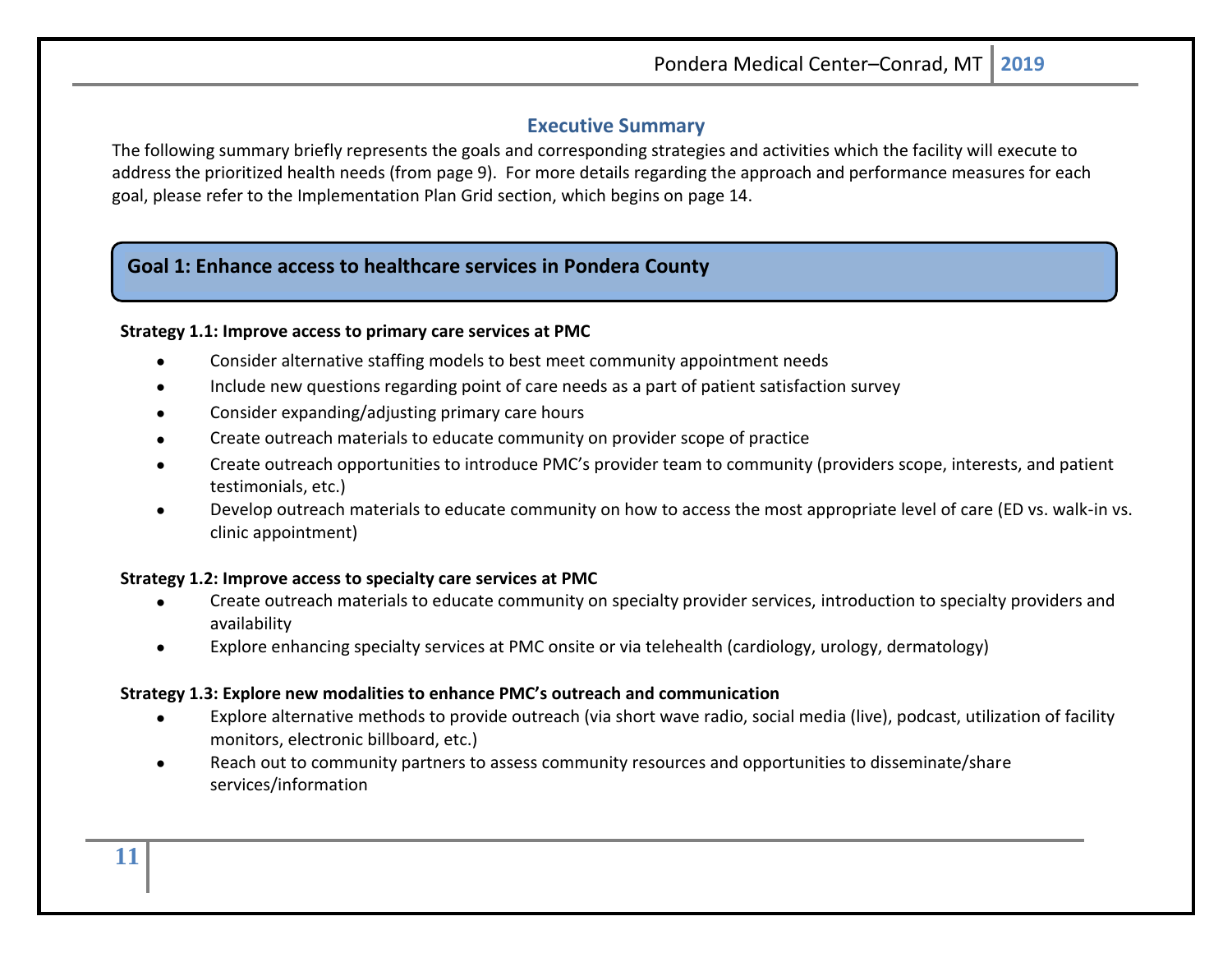- Continue to refer patients to, and provide outreach to educate community on insurance navigation, cost assistance programs etc.
- Continue to foster youth engagement through various outreach programs by leveraging programs/events such as National Rural Health Day, REACH, CNA trainings, etc.

## **Goal 2: Enhance PMC's chronic care management and prevention efforts to reduce chronic disease burden.**

#### **Strategy 2.1: Host or sponsor community events that promote prevention and wellness**

- Continue to host annual health fair (providing reduced rate laboratory screenings, health education, services and resources)
- Host/sponsor community events (Community Fun Run, Golf Tourney, Ghost Out, Community Wellness Challenges, National Night Out etc.)
- Explore developing a youth/family wellness programs (New Year challenge, Steps challenge, Physical Therapy lectures, etc.)

#### **Strategy 2.2: Enhance chronic care management services and resources at PMC**

- Implement PMC chronic care management program
- Develop internal protocols to determine eligible patient population
- Create outreach materials to invite potential participants

#### **Strategy 2.3: Enhance health educational offerings available through PMC**

- Convene staff team to develop and spearhead health and wellness resources/opportunities/partners
- Explore development of health education series
	- o Women's health
	- o Fitness and nutrition
	- o Prevention and screenings
- Determine new modalities to engage and disseminate health and resource series (videos on website, Facebook, presentations, etc.)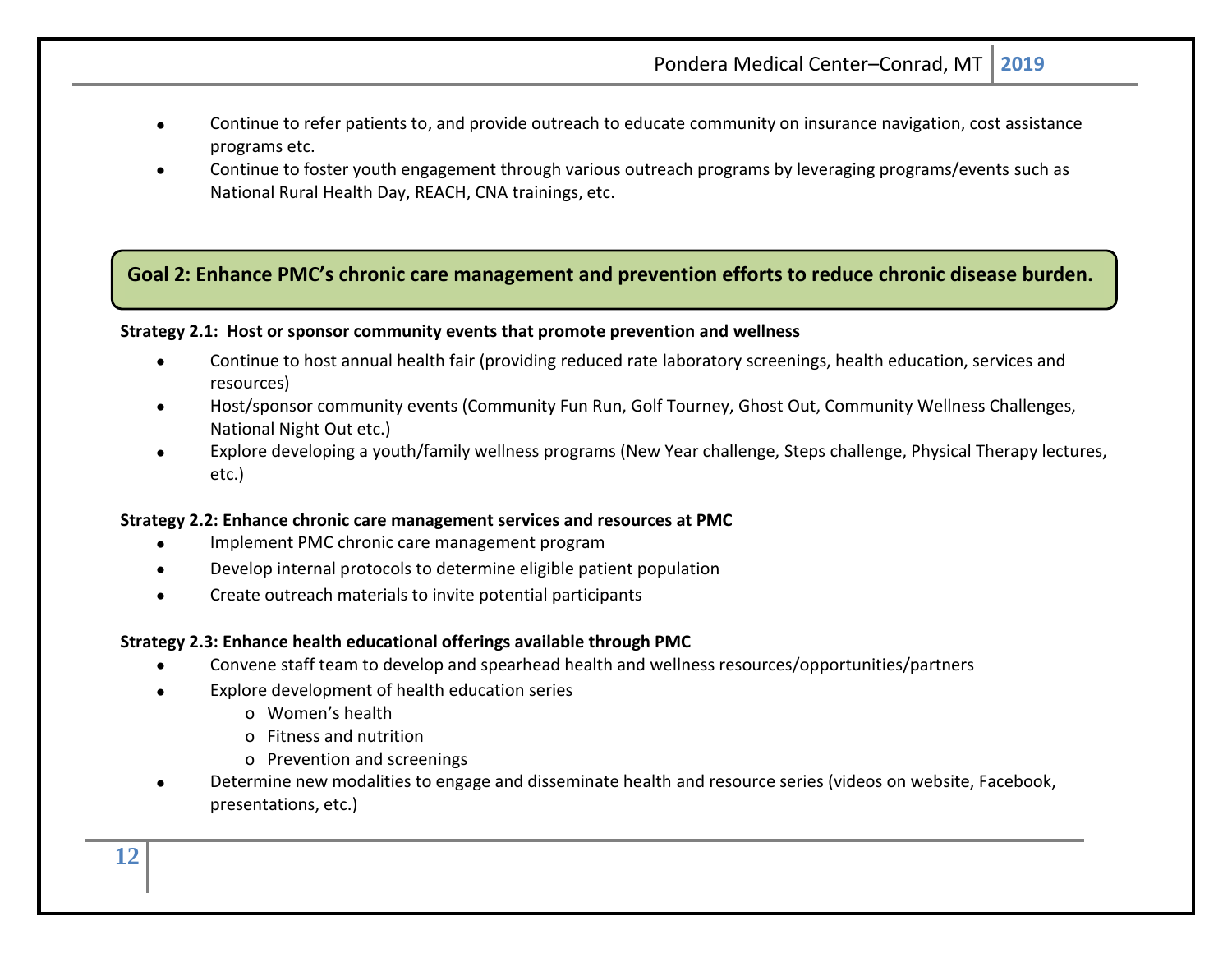## **Goal 3: Enhance mental and behavioral health services in Pondera County.**

#### **Strategy 3.1: Continue to promote and provide behavioral health resources in Pondera County**

- Continue to participate in various community programs that address mental health in Pondera County (Pondera County Mental Health Advisory Board, Mental Health Consortium, DUI Task Force)
- Continue to participate in Integrated Behavioral Health and Opioid grant projects enhancing behavioral health services at PMC
- Continue to research/seek behavioral health services, resources, grants, staff and community partner skill development opportunities (MOAB, Mental Health First Aid, etc.)
- <span id="page-12-0"></span>• Create web-based calendar and information of available local and state mental health resources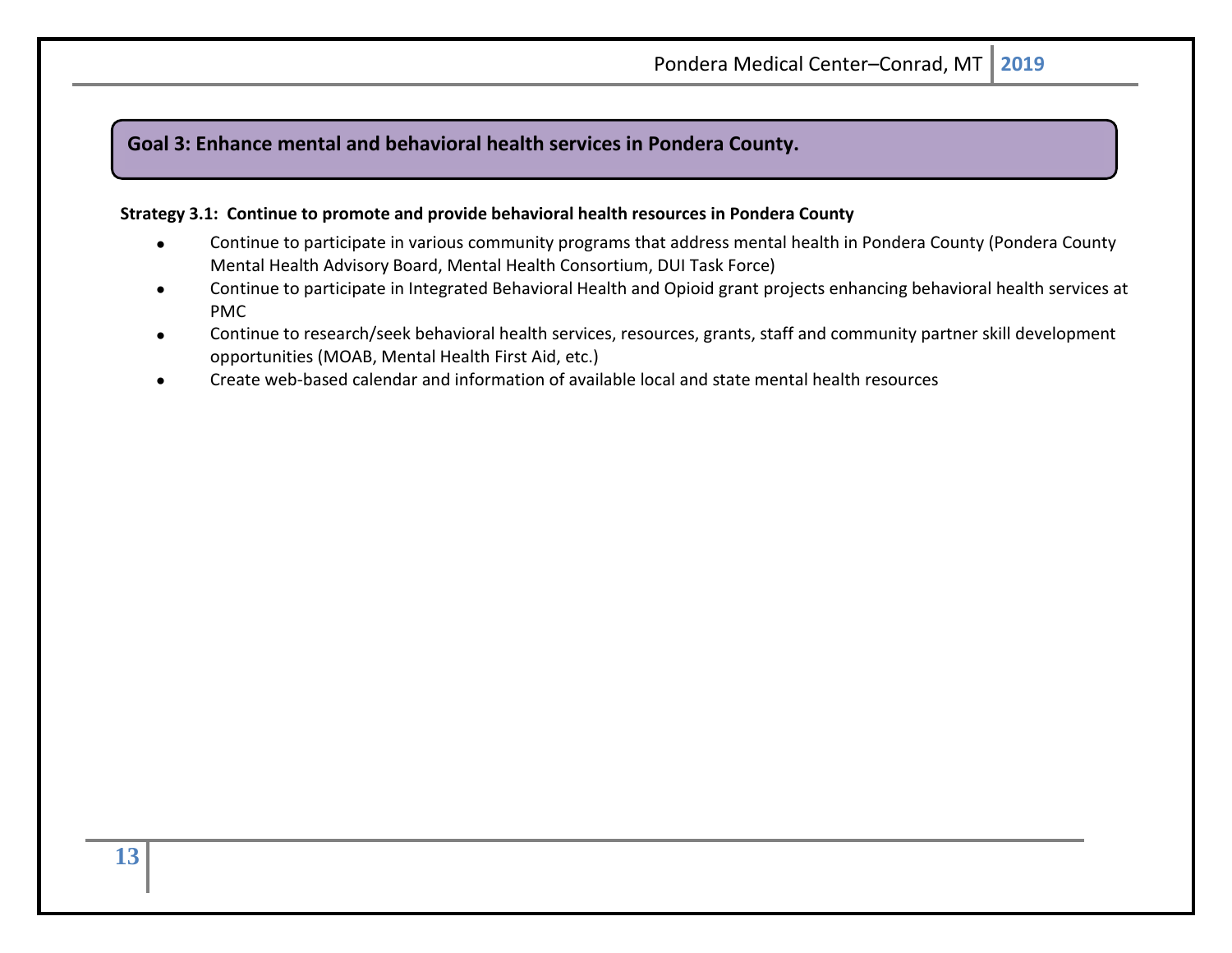## **Implementation Plan Grid**

## **Goal 1: Enhance access to healthcare services in Pondera County.**

#### **Strategy 1.1: Improve access to primary care services at PMC**

| <b>Activities</b>                                                                                                                                 | <b>Responsibility</b>                      | <b>Timeline</b> | <b>Final</b><br>Approval | <b>Partners</b>                           | <b>Potential Barriers</b>                                   |
|---------------------------------------------------------------------------------------------------------------------------------------------------|--------------------------------------------|-----------------|--------------------------|-------------------------------------------|-------------------------------------------------------------|
| Consider alternative staffing models to best meet<br>community appointment needs                                                                  | <b>RHC Manager</b><br><b>Medical Staff</b> | 2020            | <b>CEO</b>               |                                           | <b>Resource limitations</b>                                 |
| Include new questions regarding point of care<br>needs as a part of patient satisfaction survey                                                   | <b>RHC Manager</b><br><b>Marketing</b>     | 2020            | <b>CEO</b>               |                                           | <b>Resource limitations</b>                                 |
| Consider expanding/adjusting primary care hours                                                                                                   | <b>RHC Manager</b>                         | 2021            | <b>CEO</b>               |                                           | <b>Resource limitations</b><br><b>Workforce limitations</b> |
| Create outreach materials to educate community<br>on provider scope of practice                                                                   | <b>RHC Manager</b><br><b>Marketing</b>     | 2020            | <b>CEO</b>               |                                           | <b>Resource limitations</b>                                 |
| Create outreach opportunities to introduce PMC's<br>provider team to community (providers scope,<br>interests, and patient testimonials, etc.)    | <b>RHC Manager</b><br>Marketing            | 2020            | <b>CEO</b>               | Chamber of<br>Commerce,<br>Pondera Center | Resource limitations                                        |
| Develop outreach materials to educate community<br>on how to access the most appropriate level of<br>care (ED vs. walk-in vs. clinic appointment) | <b>RHC Manager</b><br>Marketing            | 2020            | <b>CEO</b>               |                                           | <b>Resource limitations</b>                                 |

#### **Needs Being Addressed by this Strategy:**

- 1. Top identified components of a healthy community were "Access to healthcare services" and "Good jobs and a healthy economy" (41% each).
- 2. Top three ways survey respondents identified to improve the community's access to healthcare were: "More primary care providers" (43.1%- significant decrease since 2014), "More information about available services" (32.3%) and "More specialists" (27.2%).
- 3. 28.8% of survey respondents indicated they, or someone in their household delayed or did not receive needed medical services in the past three years.
- 4. Top reasons for delay or not receiving needed healthcare services were: "It cost too much", "Qualified provider not available", "Could not get an appointment" and "Too long to wait for an appointment".
- 5. 26.3% of survey respondents rated their knowledge of health services available at Pondera Medical Center as "Fair" or "Poor".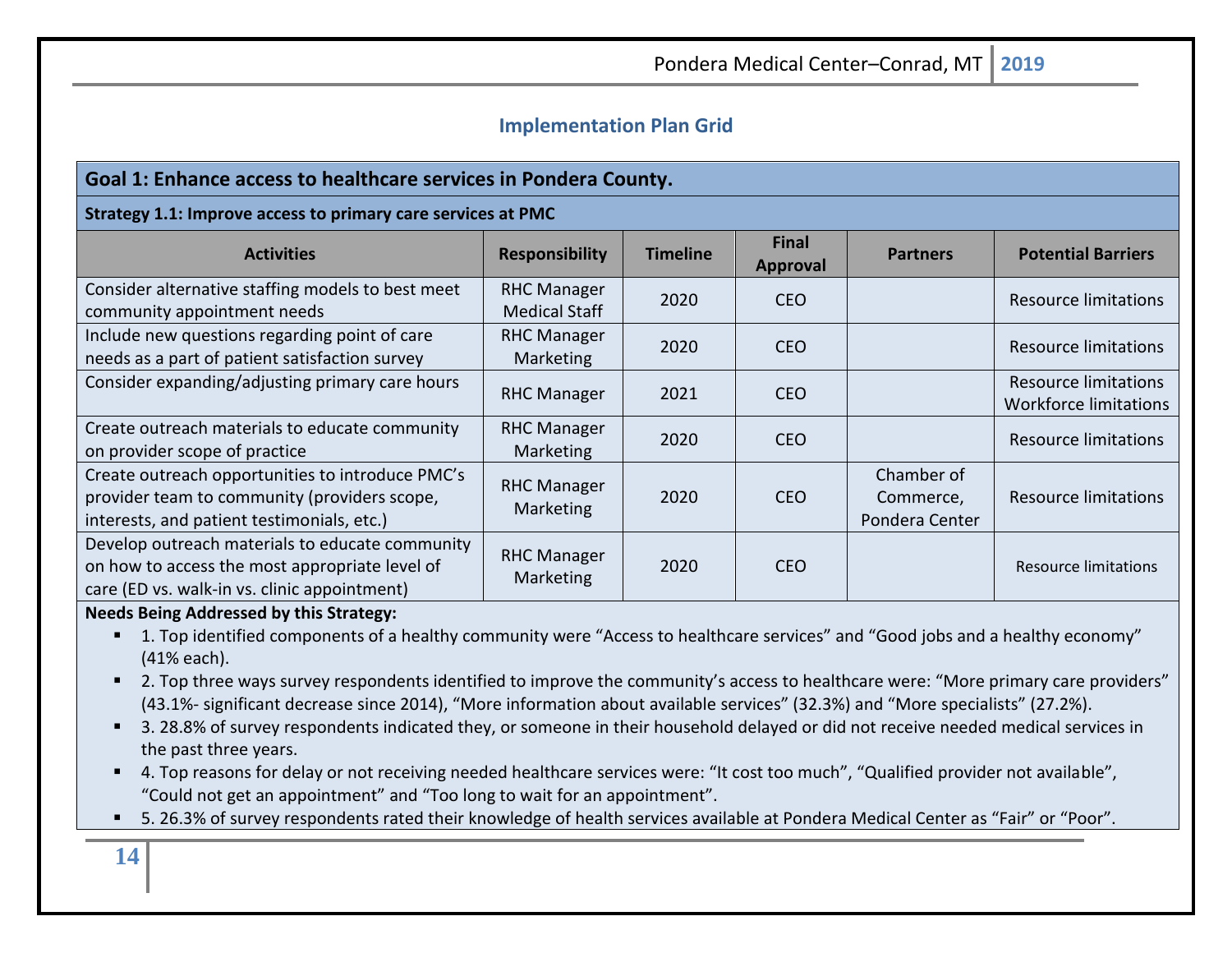| Anticipated Impact(s) of these Activities: |  |
|--------------------------------------------|--|
| Increase access to healthcare services     |  |

- Increased community knowledge of services
- Improved health outcomes
- Service, policy, and resources development

## **Plan to Evaluate Anticipated Impact(s) of these Activities:**

- Track statistical data for appointment times
- Track implementation of new staffing model in clinic
- Track primary care utilization post marketing/outreach efforts
- Track public demand for increased hours via satisfaction survey and PFE
- **■** Track access measures in subsequent CHNA

**Measure of Success: PMC expands access to primary care services by determining the best staffing and hours of operation in the clinic by 01/2021.**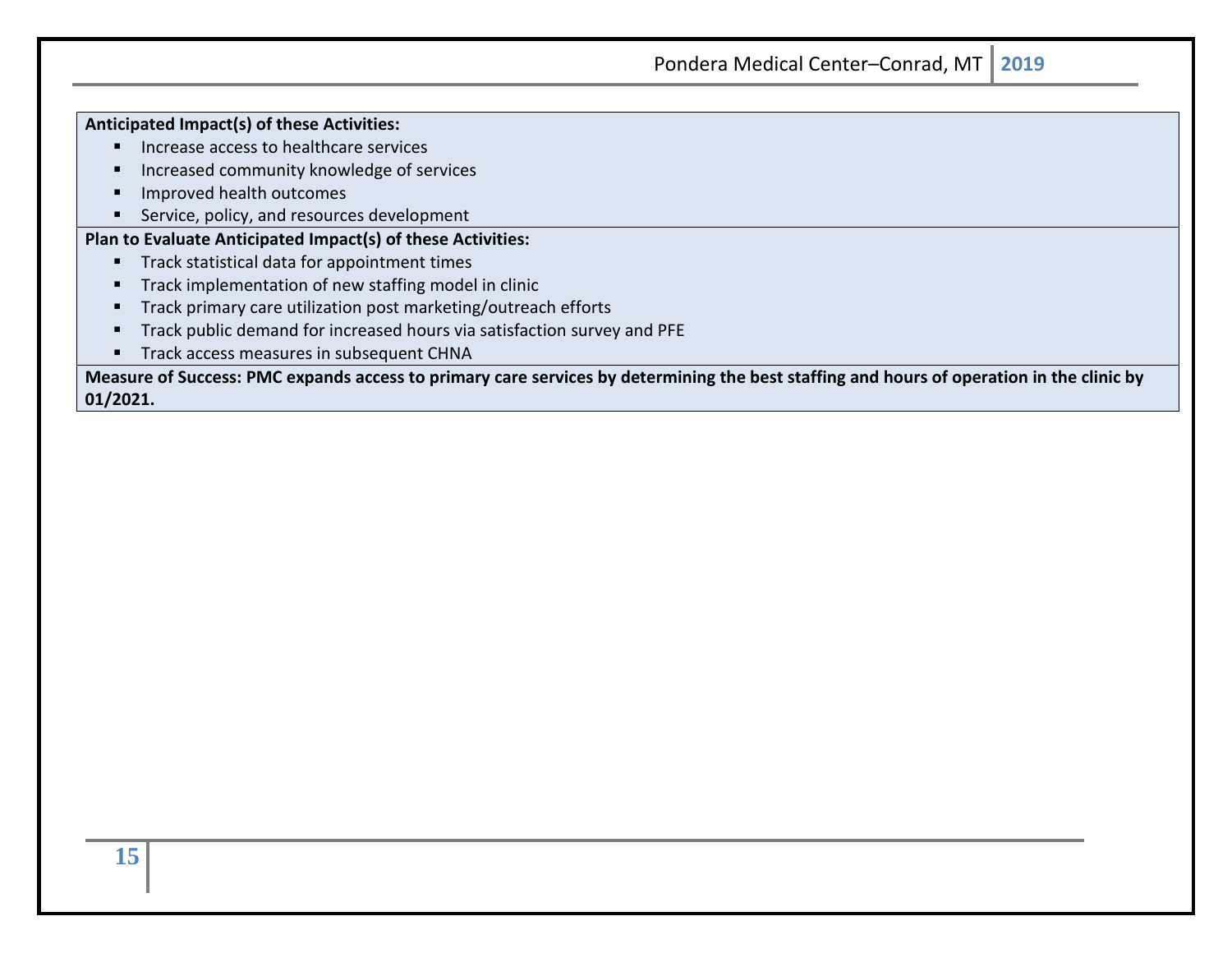## **Goal 1: Enhance access to healthcare services in Pondera County.**

#### **Strategy 1.2: Improve access to specialty care services at PMC**

| <b>Activities</b>                                                                                                                         | <b>Responsibility</b>            | <b>Timeline</b> | <b>Final</b><br><b>Approval</b> | <b>Partners</b>                                         | <b>Potential Barriers</b>                                                                   |
|-------------------------------------------------------------------------------------------------------------------------------------------|----------------------------------|-----------------|---------------------------------|---------------------------------------------------------|---------------------------------------------------------------------------------------------|
| Create outreach materials to educate community<br>on specialty provider services, introduction to<br>specialty providers and availability | <b>RHC Manager</b><br>Marketing  | 2020            | <b>CEO</b>                      | Local newspapers,<br><b>KSEN</b> radio                  | <b>Resource limitations</b>                                                                 |
| Explore enhancing specialty services at PMC<br>onsite or via telehealth (cardiology, urology,<br>dermatology)                             | <b>RHC Manager</b><br><b>CEO</b> | 2022            | <b>CEO</b>                      | KRH, Benefis,<br>University of Utah,<br><b>UCHealth</b> | <b>Resource limitations</b><br><b>Financial limitations</b><br><b>Workforce limitations</b> |

#### **Needs Being Addressed by this Strategy:**

- 1. Top identified components of a healthy community were "Access to healthcare services" and "Good jobs and a healthy economy" (41% each).
- 2. Top three ways survey respondents identified to improve the community's access to healthcare were: "More primary care providers" (43.1%- significant decrease since 2014), "More information about available services" (32.3%) and "More specialists" (27.2%).
- 5. 26.3% of survey respondents rated their knowledge of health services available at Pondera Medical Center as "Fair" or "Poor".
- 6. Top identified desired local healthcare services were: "Dermatology", "Pain management program" and "Urology".
- 7. Focus group participants were appreciative of local services while noting a desire to reduce travel burden and opportunities to expand available services.
- 8. Focus group participants noted they felt the facility could enhance outreach about available services.

## **Anticipated Impact(s) of these Activities:**

- Increased community knowledge of services
- Improved health outcomes
- Improve access to specialty services
- Increased knowledge of available specialty services

## **Plan to Evaluate Anticipated Impact(s) of these Activities:**

- Evaluate referral patterns to specialists
- Evaluate responses on RHC survey for ongoing health needs

#### **Measure of Success: PMC sees an increase in telehealth visits and number of specialty providers.**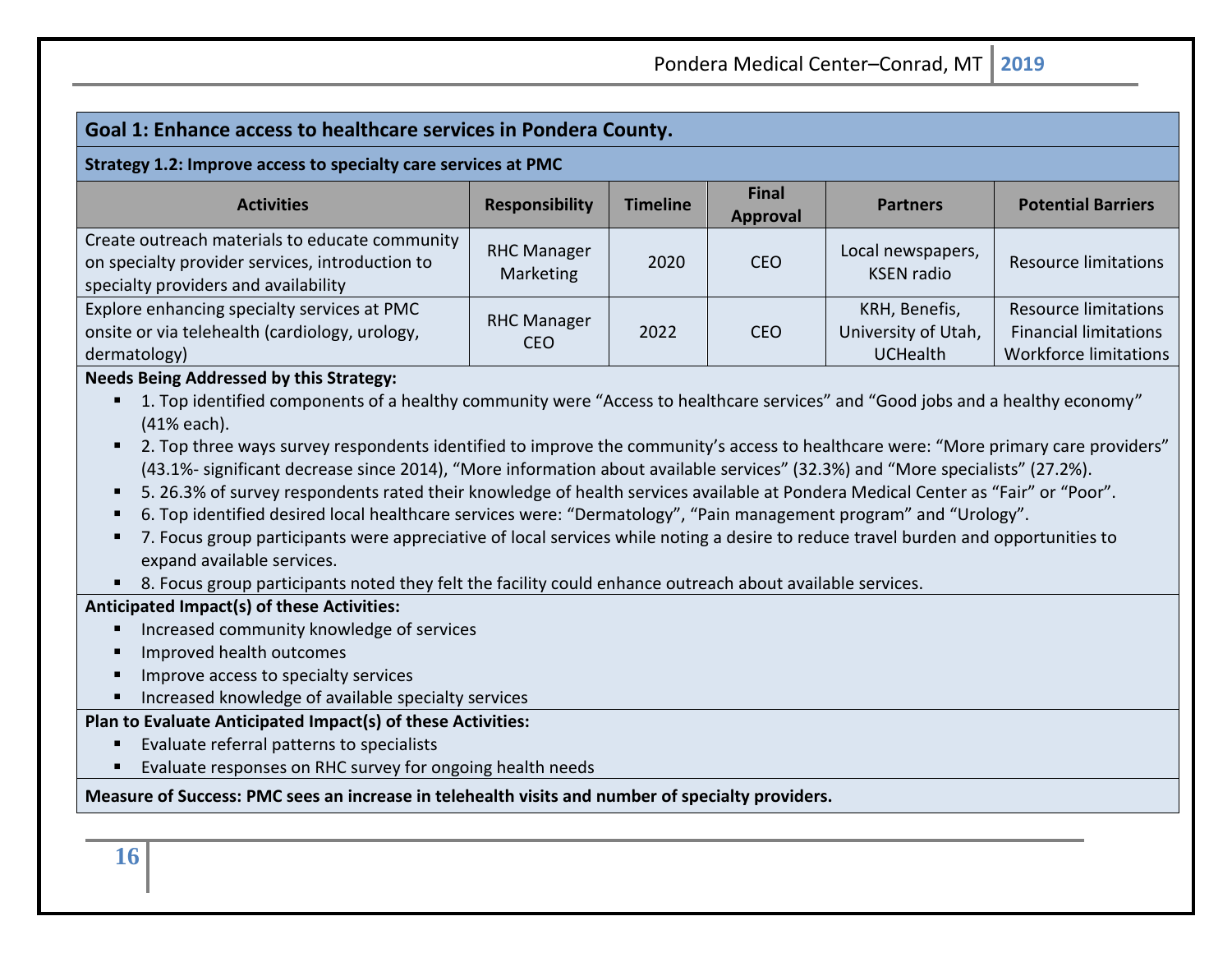| Goal 1: Enhance access to healthcare services in Pondera County.                                                                                                           |                                       |                 |                                 |                                                               |                                                             |
|----------------------------------------------------------------------------------------------------------------------------------------------------------------------------|---------------------------------------|-----------------|---------------------------------|---------------------------------------------------------------|-------------------------------------------------------------|
| Strategy 1.3: Explore new modalities to enhance PMC's outreach and communication                                                                                           |                                       |                 |                                 |                                                               |                                                             |
| <b>Activities</b>                                                                                                                                                          | <b>Responsibility</b>                 | <b>Timeline</b> | <b>Final</b><br><b>Approval</b> | <b>Partners</b>                                               | <b>Potential Barriers</b>                                   |
| Explore alternative methods to provide<br>outreach (via social media (live), podcast,<br>utilization of facility monitors, electronic<br>billboard, etc.)                  | CEO, HR,<br>Marketing                 | 2022            | <b>CEO</b>                      | KRH, Local radio<br>stations                                  | <b>Resource limitations</b><br><b>Financial limitations</b> |
| Reach out to community partners to assess<br>community resources and opportunities to<br>disseminate/share services/information                                            | Marketing                             | 2021            | <b>CEO</b>                      | PCHD, Mental Health<br>Advisory, Chamber of<br>Commerce       | Resource limitations                                        |
| Continue to refer patients to, and provide<br>outreach to educate community on insurance<br>navigation, cost assistance programs etc.                                      | Marketing,<br>Director of<br>Finance  | 2021            | <b>CEO</b>                      | DPHHS, N. Central<br>Council on Aging,<br>PCHD, MSU Extension | <b>Resource limitations</b>                                 |
| Continue to foster youth engagement through<br>various outreach programs by leveraging<br>programs/events such as National Rural<br>Health Day, REACH, CNA trainings, etc. | Marketing,<br>Human<br>Resources, CNO | 2022            | <b>CEO</b>                      | MT AHEC, MHN,<br>Conrad School District,<br><b>MHA</b>        | <b>Resource limitations</b><br><b>Financial limitations</b> |

#### **Needs Being Addressed by this Strategy:**

- 1. Top identified components of a healthy community were "Access to healthcare services" and "Good jobs and a healthy economy" (41% each).
- 2. Top three ways survey respondents identified to improve the community's access to healthcare were: "More primary care providers" (43.1%- significant decrease since 2014), "More information about available services" (32.3%) and "More specialists" (27.2%).
- 5. 26.3% of survey respondents rated their knowledge of health services available at Pondera Medical Center as "Fair" or "Poor".
- 8. Focus group participants noted they felt the facility could enhance outreach about available services.
- 9.46.6% of survey respondents indicated they were unaware or unsure of programs that help people pay for healthcare bills.

#### **Anticipated Impact(s) of these Activities:**

- Increase access to healthcare services
- Increased community knowledge of services
- Enhanced community collaboration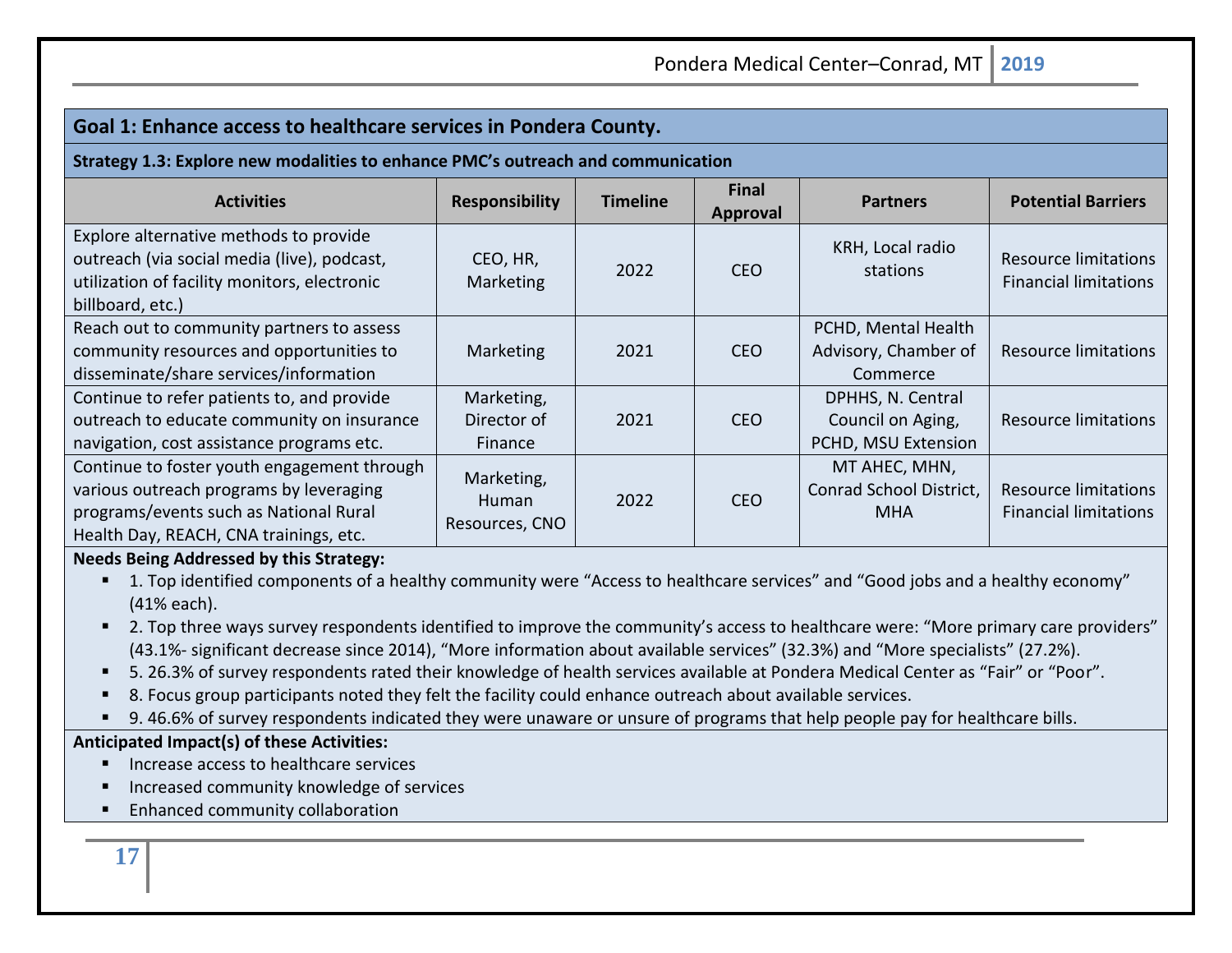- Improved health outcomes
- Service, policy, and resources development
- Improve access to high quality, coordinated care

**Plan to Evaluate Anticipated Impact(s) of these Activities:**

- Track number of "clicks" on health and wellness resource on website
- Track social media outreach (reach, likes, shares and retweets)
- **·** Track all Pipeline development and workforce training opportunities offered by PMC

**Measure of Success: All community health and wellness resources and programs are published and marketed by PMC to community by 1/2022 using different marketing platforms.**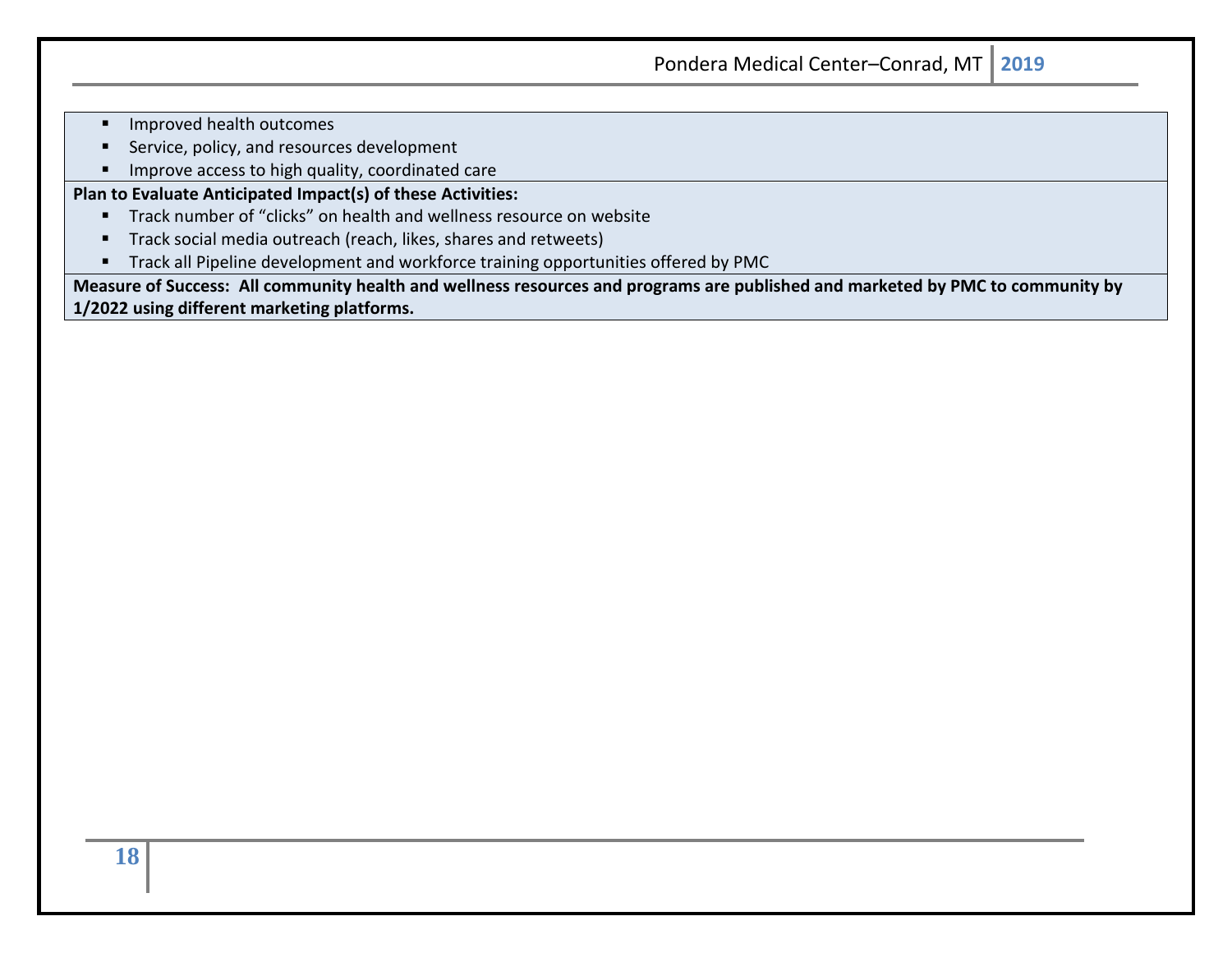## **Goal 2: Enhance PMC's chronic care management and prevention efforts to reduce chronic disease burden.**

#### **Strategy 2.1: Host or sponsor community events that promote prevention and wellness**

| <b>Activities</b>                                                                                                                        | <b>Responsibility</b>                                                | <b>Timeline</b> | <b>Final</b><br>Approval | <b>Partners</b>                                           | <b>Potential Barriers</b>                                                                  |
|------------------------------------------------------------------------------------------------------------------------------------------|----------------------------------------------------------------------|-----------------|--------------------------|-----------------------------------------------------------|--------------------------------------------------------------------------------------------|
| Continue to host annual health fair (providing<br>reduced rate laboratory screenings, health<br>education, services and resources)       | Management<br>Council                                                | Ongoing         | <b>CEO</b>               | PCHD, MSU<br>Extension,<br>Benefis, KRH                   | <b>Resource limitations</b><br><b>Financial limitations</b><br><b>Scheduling conflicts</b> |
| Host/sponsor community events (Community<br>Fun Run, Golf Tourney, Ghost Out, Community<br>Wellness Challenges, National Night Out etc.) | Marketing,<br><b>Wellness</b><br>Committee,<br>Management<br>Council | Ongoing         | <b>CEO</b>               | Local law<br>enforcement,<br>Chamber of<br>Commerce, PCHD | <b>Resource limitations</b><br><b>Financial limitations</b><br><b>Scheduling conflicts</b> |
| Explore developing a youth/family wellness<br>programs (New Year challenge, Steps<br>challenge, Physical Therapy lectures, etc.)         | Rehab Services,<br>Marketing,<br><b>Wellness</b><br>Committee        | 2020            | <b>CEO</b>               | <b>Conrad School</b><br>District, PCHD                    | Resource limitations<br><b>Financial limitations</b>                                       |

#### **Needs Being Addressed by this Strategy:**

- 1. Top identified components of a healthy community were "Access to healthcare services" and "Good jobs and a healthy economy" (41% each).
- 10. 55% of survey respondents rated their community as "Somewhat healthy"; 4.3% felt the community was "Unhealthy" or "Very unhealthy".
- 11. Top identified health concerns were: "Cancer" (51.8%), "Alcohol/substance abuse" (46.7%- significant increase since 2014), "Prescription/illegal drug use" (24.1%- significant increase since 2014), and "Overweight/obesity" (21%).
- 12. Survey respondents indicated most interest in classes or programs related to "Health and wellness", "Fitness", "Living will", "Women's health" and "Weight loss".
- 13. 11% of survey respondents indicated they have physical activity "1-2 times per month" or "No physical activity".
- 14. Secondary data analysis showed 22% of Pondera County adults reported "Physical inactivity" (higher than MT and US).
- 15. Many focus group participants indicated a desire for more opportunities to be physically active and education on how to make better nutrition, and healthy lifestyle choices.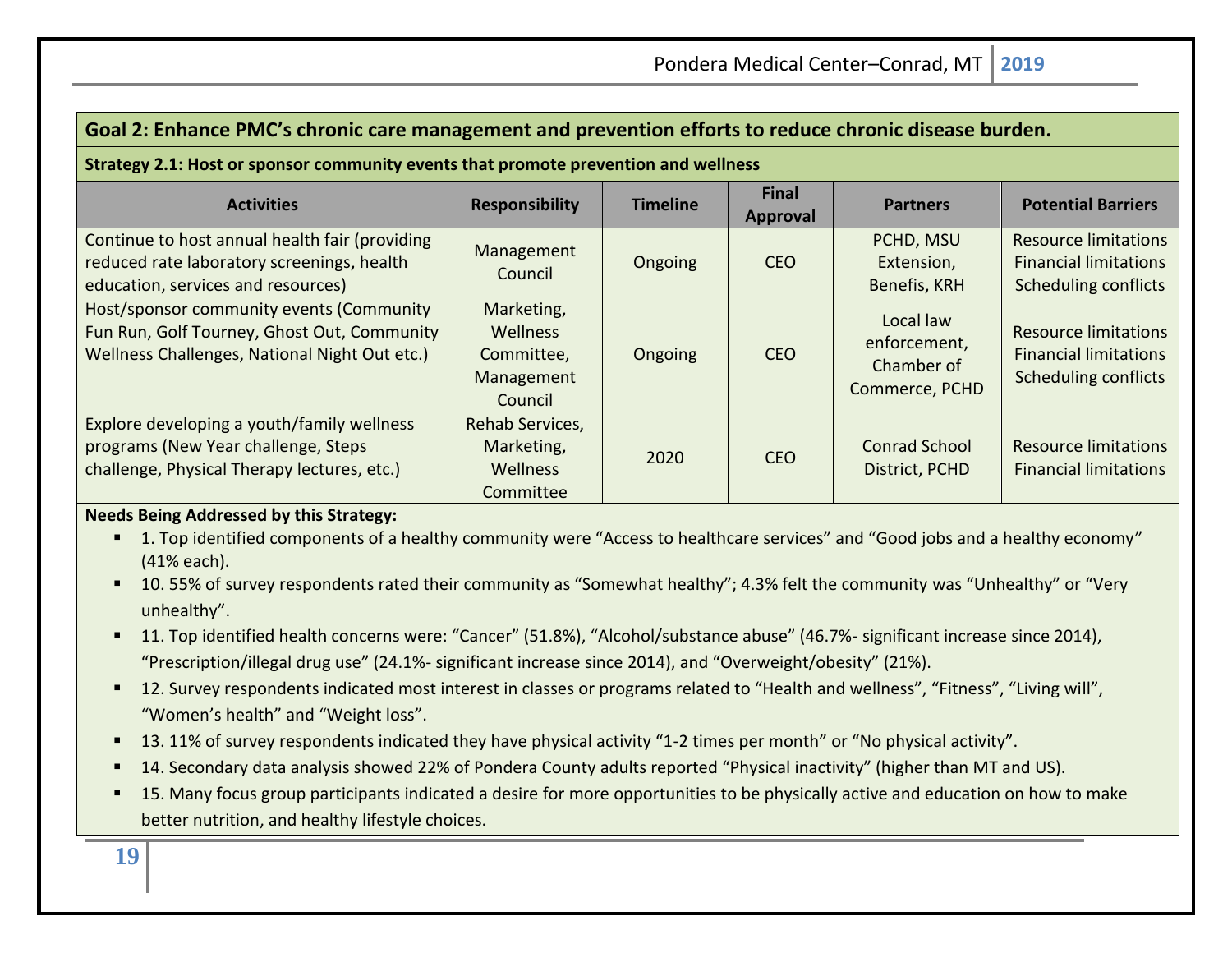- 16. Pondera County has a higher Stroke hospitalization rate than Montana (per 100,000 population).
- 17.41% of Montana adults living in frontier areas live with 2+ chronic conditions.

#### **Anticipated Impact(s) of these Activities:**

- Enhance access to preventative education and screenings
- **E** Shift community attitudes and beliefs around healthy eating and physical activity
- Reduce disease burden
- Empower community to make healthful lifestyle choices

#### **Plan to Evaluate Anticipated Impact(s) of these Activities:**

- Track number of events hosted
- **E** Track community participation in sponsored events

**Measure of Success: PMC sees an increase in community engagement in facility sponsored events.**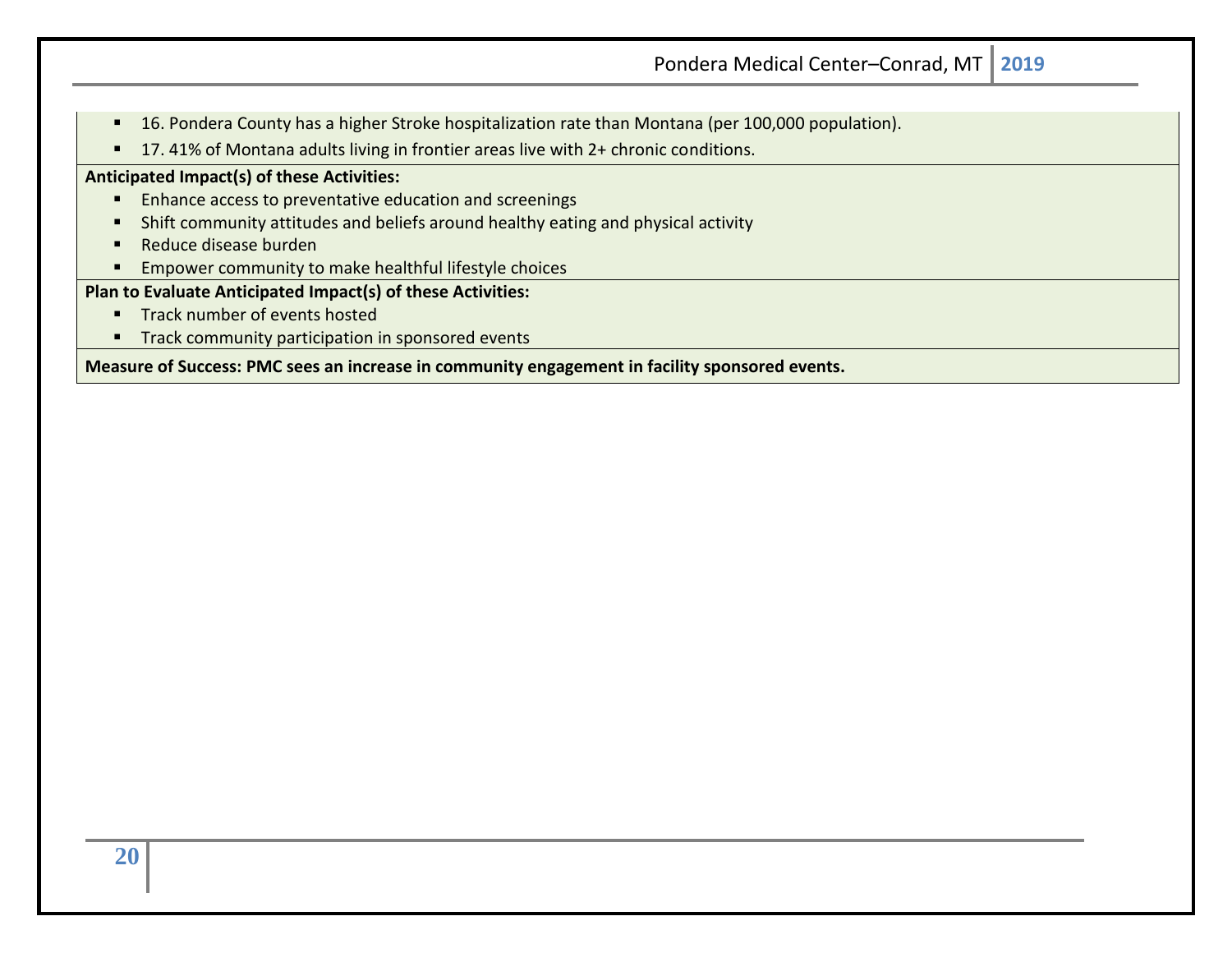## **Goal 2: Enhance PMC's chronic care management and prevention efforts to reduce chronic disease burden.**

#### **Strategy 2.2: Enhance chronic care management services and resources at PMC**

| <b>Activities</b>                                                      | <b>Responsibility</b>                | <b>Timeline</b> | <b>Final</b><br>Approval | <b>Partners</b>            | <b>Potential Barriers</b>                                                                   |
|------------------------------------------------------------------------|--------------------------------------|-----------------|--------------------------|----------------------------|---------------------------------------------------------------------------------------------|
| Implement PMC chronic care management<br>program                       | RHC Manager,<br><b>RHC</b>           | 2020            | <b>CEO</b>               | Healthtechs,<br><b>CMC</b> | <b>Resource limitations</b><br><b>Financial limitations</b><br><b>Workforce limitations</b> |
| Develop internal protocols to determine<br>eligible patient population | RHC Manager,<br><b>Medical Staff</b> | 2020            | <b>CEO</b>               | Healthtechs,<br><b>CMC</b> | <b>Resource limitations</b>                                                                 |
| Create outreach materials to invite potential<br>participants          | RHC Manager,<br>Marketing            | 2020            | <b>CEO</b>               | Healthtechs,<br><b>CMC</b> | <b>Resource limitations</b>                                                                 |

### **Needs Being Addressed by this Strategy:**

- 1. Top identified components of a healthy community were "Access to healthcare services" and "Good jobs and a healthy economy" (41% each).
- 10. 55% of survey respondents rated their community as "Somewhat healthy"; 4.3% felt the community was "Unhealthy" or "Very unhealthy".
- 11. Top identified health concerns were: "Cancer" (51.8%), "Alcohol/substance abuse" (46.7%- significant increase since 2014), "Prescription/illegal drug use" (24.1%- significant increase since 2014), and "Overweight/obesity" (21%).
- 12. Survey respondents indicated most interest in classes or programs related to "Health and wellness", "Fitness", "Living will", "Women's health" and "Weight loss".
- 15. Many focus group participants indicated a desire for more opportunities to be physically active and education on how to make better nutrition, and healthy lifestyle choices.
- 16. Pondera County has a higher Stroke hospitalization rate than Montana (per 100,000 population).
- 17.41% of Montana adults living in frontier areas live with 2+ chronic conditions.

#### **Anticipated Impact(s) of these Activities:**

- Enhance access to preventative education and screenings
- Reduce disease burden
- Empower community to make healthful lifestyle choices
- Improved health outcomes
- Service, policy, and resources development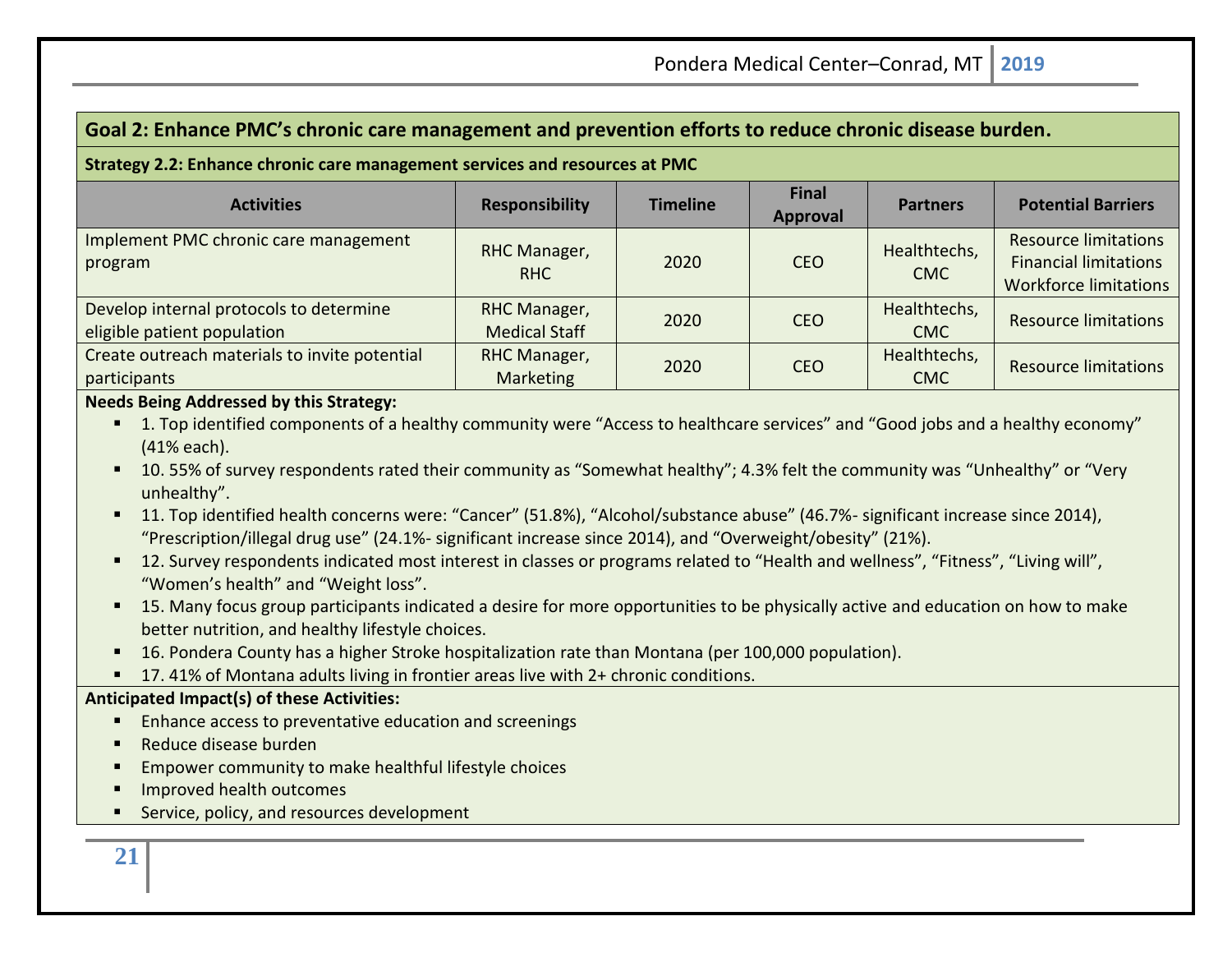**·** Improve access to high quality, coordinated care

### **Plan to Evaluate Anticipated Impact(s) of these Activities:**

- Track number of enrolled patients
- Track readmissions of CCM patients
- Increase in wellness visits for CCM patients

**Measure of Success: PMC Improves care transitions and reduces readmissions.**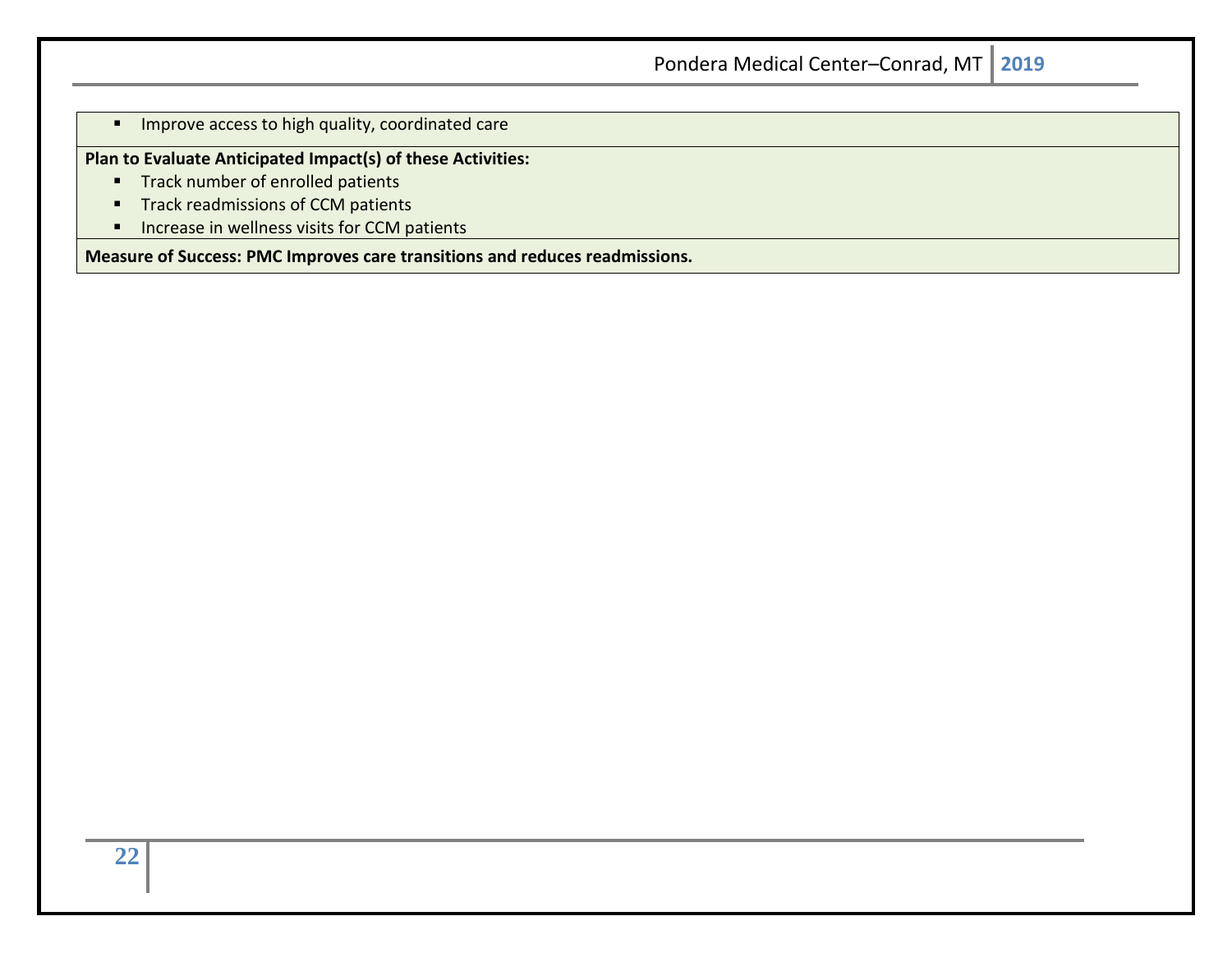| Goal 2: Enhance PMC's chronic care management and prevention efforts to reduce chronic disease burden.                                 |                                                                                          |                 |                                 |                                                                       |                                                             |
|----------------------------------------------------------------------------------------------------------------------------------------|------------------------------------------------------------------------------------------|-----------------|---------------------------------|-----------------------------------------------------------------------|-------------------------------------------------------------|
| Strategy 2.3: Enhance health educational offerings available through PMC                                                               |                                                                                          |                 |                                 |                                                                       |                                                             |
| <b>Activities</b>                                                                                                                      | <b>Responsibility</b>                                                                    | <b>Timeline</b> | <b>Final</b><br><b>Approval</b> | <b>Partners</b>                                                       | <b>Potential Barriers</b>                                   |
| Convene staff team to develop and spearhead<br>health and wellness resources/ opportunities/<br>partners                               | Management<br>Council                                                                    | 2022            | <b>CEO</b>                      | PCHD,<br><b>MSU Extension,</b><br>Pondera<br>Healthcare<br>Foundation | Resource limitations<br><b>Scheduling conflicts</b>         |
| Explore development of health education series<br>o Women's health<br>o Fitness and nutrition<br>o Prevention and screenings           | <b>RHC Manager,</b><br><b>Medical Staff,</b><br>Marketing,<br>Dietary services,<br>Rehab | 2021            | <b>CEO</b>                      | PCHD,<br><b>Conrad Fitness</b><br>Club.                               | <b>Resource limitations</b>                                 |
| Determine new modalities to engage and<br>disseminate health and resource series (videos<br>on website, Facebook, presentations, etc.) | Marketing,<br>Management<br>Council                                                      | 2022            | <b>CEO</b>                      | KRH,<br>Local radio<br>station,<br>Local newspapers                   | <b>Resource limitations</b><br><b>Financial limitations</b> |

## **Needs Being Addressed by this Strategy:**

- 1. Top identified components of a healthy community were "Access to healthcare services" and "Good jobs and a healthy economy" (41% each).
- 10. 55% of survey respondents rated their community as "Somewhat healthy"; 4.3% felt the community was "Unhealthy" or "Very unhealthy".
- 11. Top identified health concerns were: "Cancer" (51.8%), "Alcohol/substance abuse" (46.7%- significant increase since 2014), "Prescription/illegal drug use" (24.1%- significant increase since 2014), and "Overweight/obesity" (21%).
- 12. Survey respondents indicated most interest in classes or programs related to "Health and wellness", "Fitness", "Living will", "Women's health" and "Weight loss".
- 15. Many focus group participants indicated a desire for more opportunities to be physically active and education on how to make better nutrition, and healthy lifestyle choices.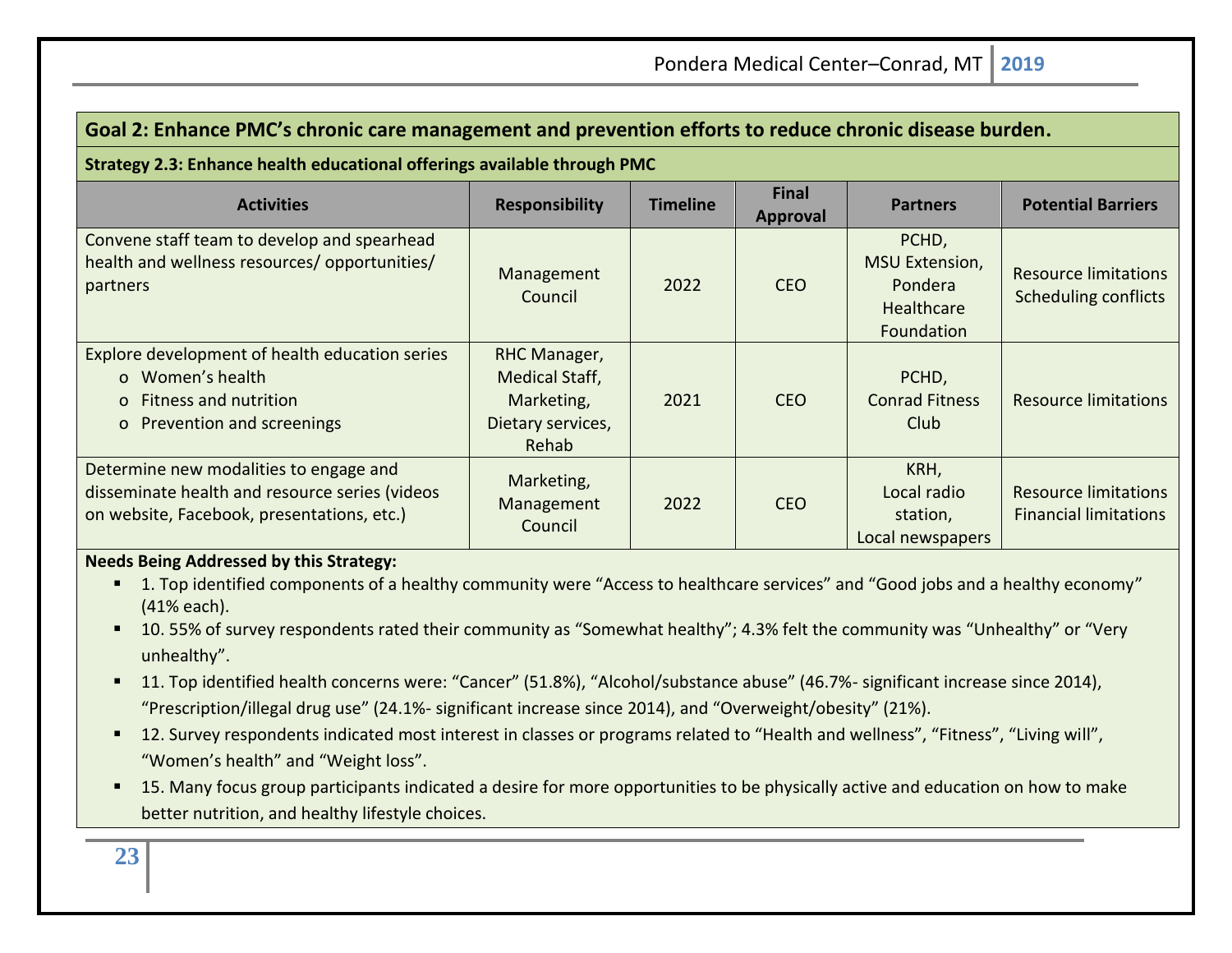| <b>Anticipated Impact(s) of these Activities:</b> |  |
|---------------------------------------------------|--|
|---------------------------------------------------|--|

- Enhance access to preventative education and screenings
- Reduce disease burden
- Empower community to make healthful lifestyle choices
- **■** Improved health outcomes
- Service, policy, and resources development

## **Plan to Evaluate Anticipated Impact(s) of these Activities:**

- Track number of "clicks" on health and wellness resource on website
- **Track social media outreach (reach, likes, shares and retweets)**
- Track how patients learn of services at PMC during patient intake process

#### **Measure of Success: PMC engages with community through social media monthly.**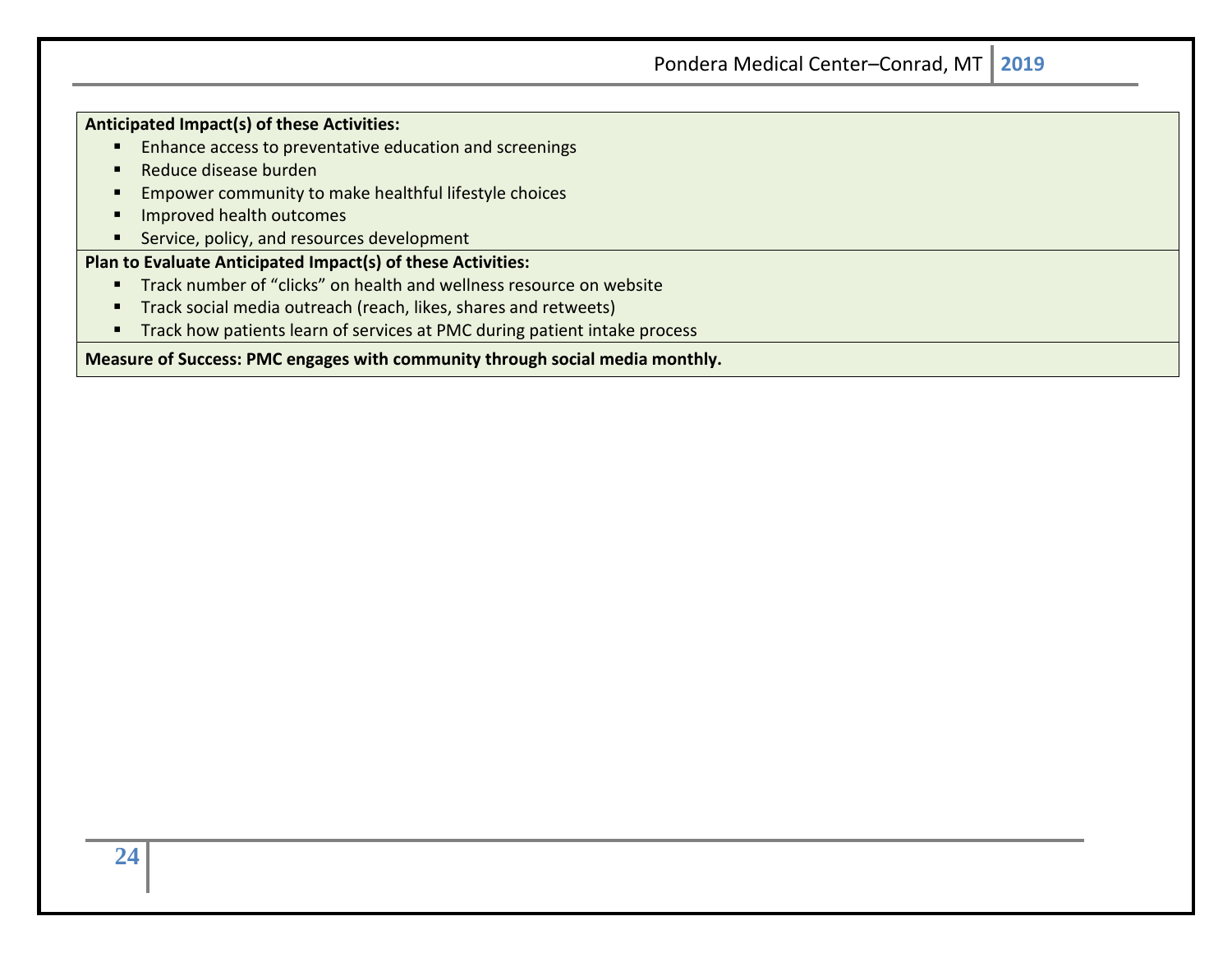| Goal 3: Enhance mental and behavioral health services in Pondera County.                                                                                                                            |                                            |                 |                                 |                                                                                                                           |                                                                              |
|-----------------------------------------------------------------------------------------------------------------------------------------------------------------------------------------------------|--------------------------------------------|-----------------|---------------------------------|---------------------------------------------------------------------------------------------------------------------------|------------------------------------------------------------------------------|
| Strategy 3.1: Continue to promote and provide behavioral health resources in Pondera County                                                                                                         |                                            |                 |                                 |                                                                                                                           |                                                                              |
| <b>Activities</b>                                                                                                                                                                                   | <b>Responsibility</b>                      | <b>Timeline</b> | <b>Final</b><br><b>Approval</b> | <b>Partners</b>                                                                                                           | <b>Potential Barriers</b>                                                    |
| Continue to participate in various community<br>programs that address mental health in Pondera<br>County (Pondera County Mental Health Advisory<br>Board, Mental Health Consortium, DUI Task Force) | RHC Manager,<br>EMS Manager,<br><b>CNO</b> | Ongoing         | <b>CEO</b>                      | Pondera County<br><b>Mental Health</b><br>Advisory Board,<br><b>Mental Health</b><br>Consortium, DUI<br><b>Task Force</b> | Resource limitations<br>Scheduling conflicts                                 |
| Continue to participate in Integrated Behavioral<br>Health and Opioid grant projects enhancing<br>behavioral health services at PMC                                                                 | <b>RHC Manager</b>                         | Ongoing         | <b>CEO</b>                      | <b>NMHA</b>                                                                                                               | Resource limitations                                                         |
| Continue to research/seek behavioral health<br>services, resources, grants, staff and community<br>partner skill development opportunities (MOAB,<br>Mental Health First Aid, etc.)                 | Management<br>Council                      | Ongoing         | <b>CEO</b>                      | MT AHEC,<br>DPHHS, NMHA,<br><b>MHA</b>                                                                                    | Resource limitations<br><b>Financial limitations</b><br>Scheduling conflicts |
| Create web-based calendar and information of<br>available local and state mental health resources                                                                                                   | Marketing                                  | 2020            | <b>CEO</b>                      | Local and state<br>mental health<br>resources                                                                             | Resource limitations                                                         |

#### **Needs Being Addressed by this Strategy:**

- 1. Top identified components of a healthy community were "Access to healthcare services" and "Good jobs and a healthy economy" (41% each).
- 5. 26.3% of survey respondents rated their knowledge of health services available at Pondera Medical Center as "Fair" or "Poor".
- 10. 55% of survey respondents rated their community as "Somewhat healthy"; 4.3% felt the community was "Unhealthy" or "Very unhealthy".
- 11. Top identified health concerns were: "Cancer" (51.8%), "Alcohol/substance abuse" (46.7%- significant increase since 2014), "Prescription/illegal drug use" (24.1%- significant increase since 2014), and "Overweight/obesity" (21%).
- 18. 19.8% of respondents indicated they had experienced periods of depression in the last three years.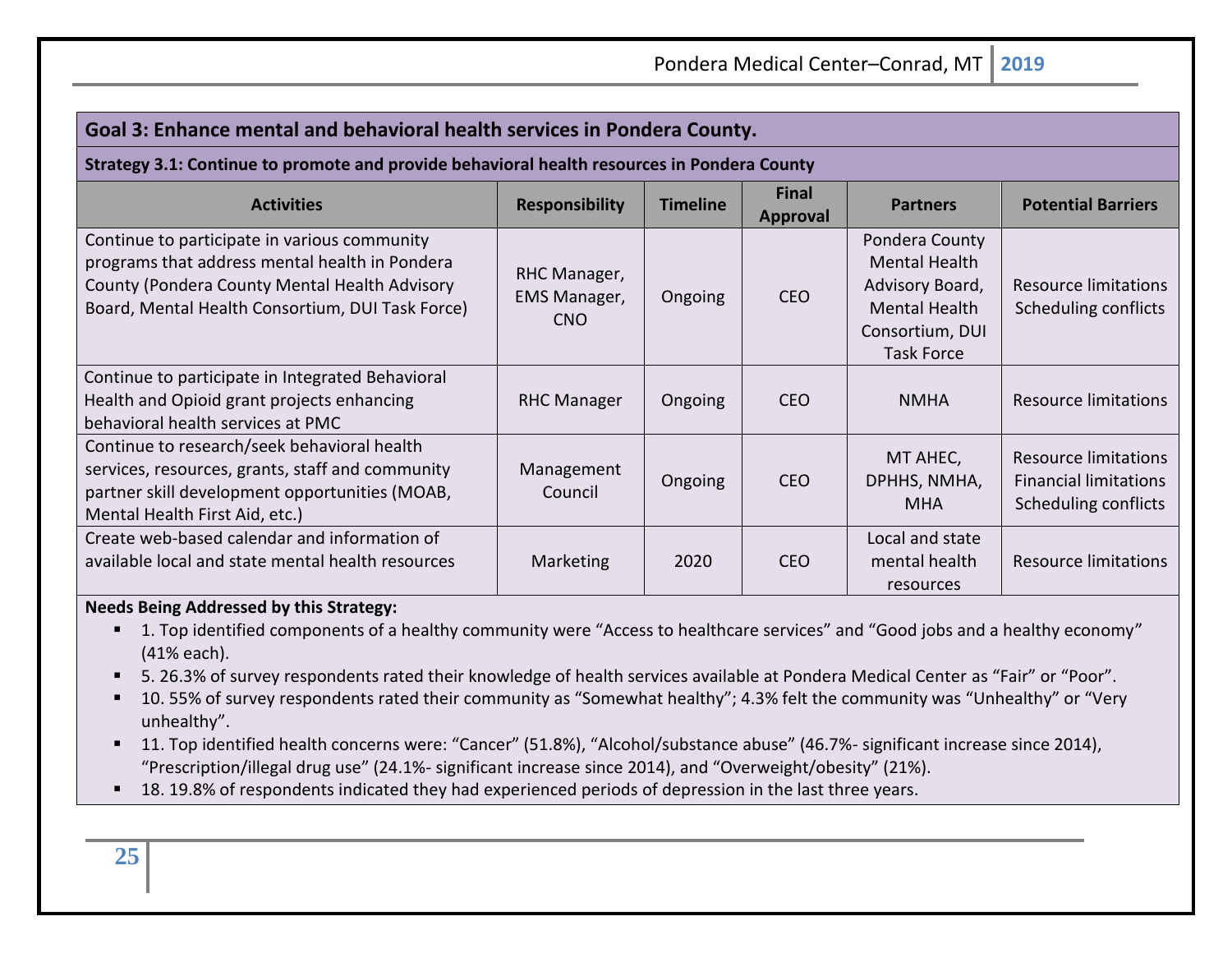- 19. 43% of survey respondents indicated they felt lonely or isolated in the past year; 6.8% indicated they felt lonely/isolated "Most days".
- 20. 22% of survey respondents rated their stress level in the past year as "High"; 45% indicated their stress level was "Moderate".
- 21. Focus group participants indicated significant concern related to access to mental health services. "It's a huge need in our community." "Youth and adults both seem to be at high risk for depression and suicide here."
- 22. Public Health experts indicated, "Mental health issues and substance abuse issues are an ongoing discussion in this community."
- 23. Montana has one of the highest suicide rates in the nation.

#### **Anticipated Impact(s) of these Activities:**

- Increase access to mental health services
- Decrease societal stigma associated with mental illness and substance use disorders
- Strengthen community partnerships
- Build community capacity
- Service, policy, and resources development
- Increased community knowledge of resources

#### **Plan to Evaluate Anticipated Impact(s) of these Activities:**

- Track number of events/trainings hosted or sponsored by PMC
- Track number of clicks on web-based calendar
- Providers complete MAT for RHC
- Create relationship with LAC

<span id="page-25-0"></span>**Measure of Success: PMC continues partnership with community programs and adds additional community events.**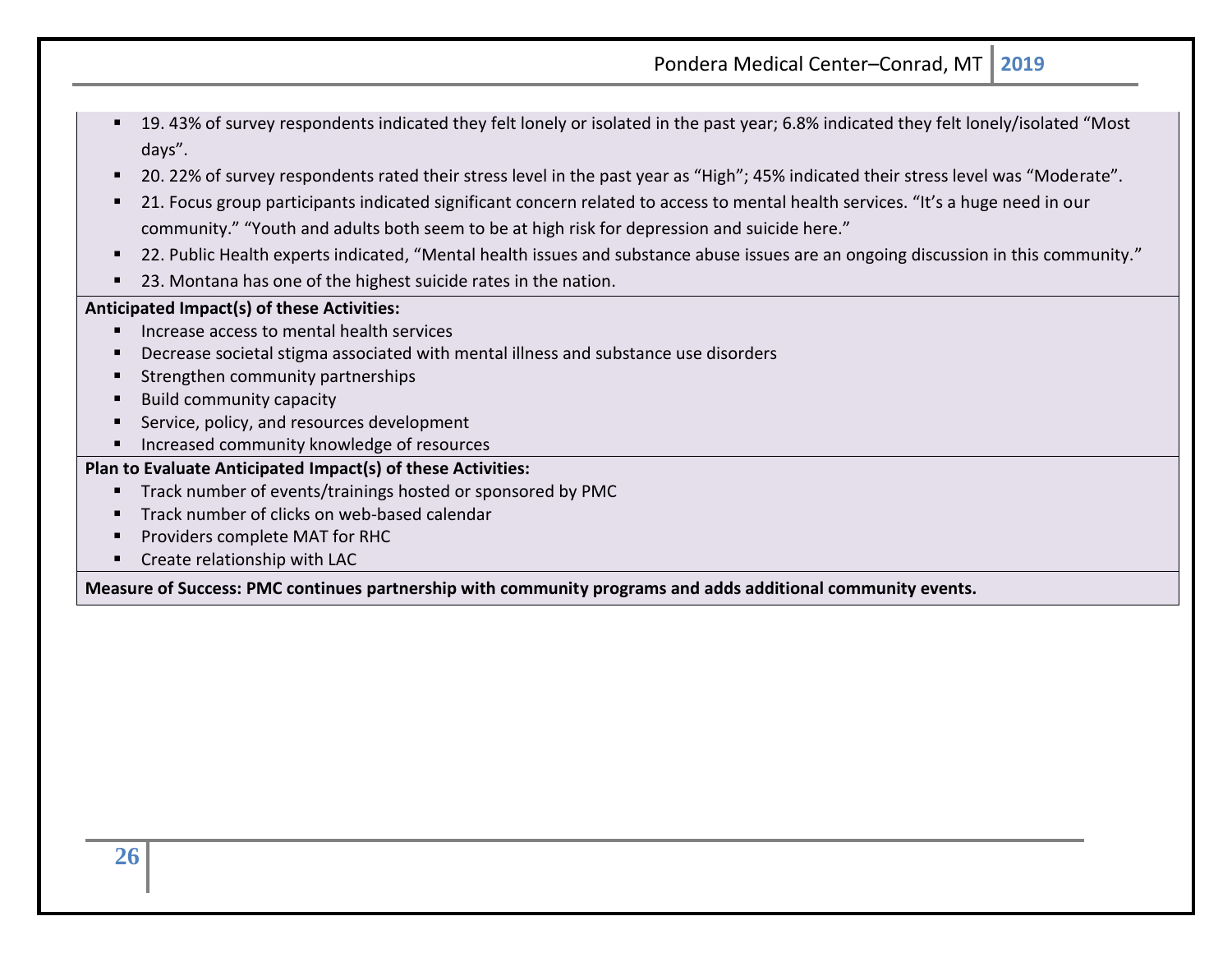## **Needs Not Addressed and Justification**

| Identified health needs unable to address<br>by FMC                                                                  | <b>Rationale</b>                                                                                                                                                                                                                                                                                                                                                      |
|----------------------------------------------------------------------------------------------------------------------|-----------------------------------------------------------------------------------------------------------------------------------------------------------------------------------------------------------------------------------------------------------------------------------------------------------------------------------------------------------------------|
| 1. A top identified component of a healthy community was<br>"Good Schools" (37.4%- significant increase since 2014). | Separate institution with no control and cannot change current<br>school direction on education platform. Provider is currently on<br>school board and PMC continues to network with school district<br>on education related to health and wellness.                                                                                                                  |
| 2. 23.6% of survey respondents felt there was not adequate<br>and affordable housing options available in the area.  | Limited rentals and housing are an ongoing concern statewide.<br>$\bullet$<br>PMC networks with local realtors and landlords to assist<br>employees in housing.                                                                                                                                                                                                       |
| 3. 25.5% of survey respondents indicated their health<br>insurance was "Fair" or "Poor".                             | Health insurance concerns related to high premiums cannot be<br>$\bullet$<br>changed by PMC. We continue to offer financial assistance and<br>referrals for patients with concerns about health insurance                                                                                                                                                             |
| Focus group participants shared concerns related to<br>4.<br>understaffed local ambulance services.                  | Ambulance services across the state are affected by<br>$\bullet$<br>understaffing. PMC ambulance staff consists of 18 employees<br>which isn't understaffed. The challenge is employees cannot be<br>absent from their jobs for several hours to do transfers. PMC<br>provides training annually for EMT's and has added EMT training<br>to Valier school curriculum. |